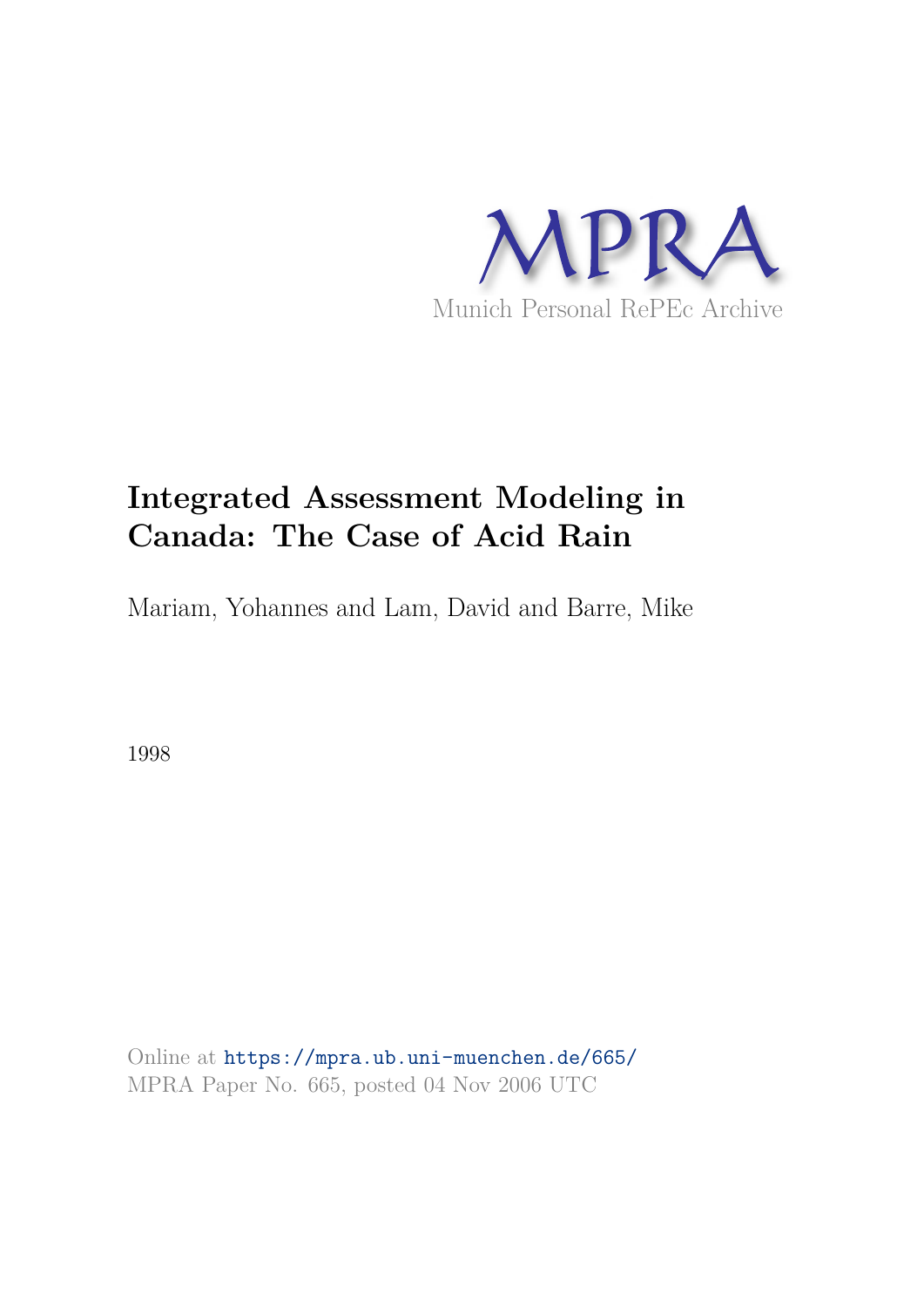## Integrated Assessment Modeling in Canada: The Case of **Acid Rain**

#### 98-TA37.01

Dr. Yohannes K.G.Mariam<sup>1</sup>, Dr. David Lam<sup>2</sup>, and Mr. Mike Barré<sup>1</sup> <sup>1</sup>Environment Canada, Policy and Communications Service **Regulatory and Economics Assessment Branch** 351 St. Joseph Boulevard, 16<sup>th</sup> Floor PVM Hull, Quebec, K1A OH3, Canada <sup>2</sup> Environmental Information Technologies **New Technologies Research Branch National Water Research Institute (NWRI)** 867 Lakeshore Rd., P.O. Box 5050 Burlington, Ont. L7R 4A6

## **ABSTRACT**

In the past, environmental decision making has been based on analysis of policy options with respect to emission reduction, deposition or concentration of pollutants and the design of preventive strategies using disparate single-model and discipline results. It was impossible to obtain optimal solution to environmetal problems because it is difficult to conduct a coherent, systematic and sound analysis of environmental problems using a single disciplinary model. Thus, a need arises for an integrated approach in environmental policy making.

The trend in environmental management is a move from single pollutant/single-effect to multipollutant/multi-effect approach and to the inclusion of socioeconomic issues for the purposes of determining the interaction of the environment with the economy. Integrated assessment modeling (IAM) enables us to examine these kinds of issues by creating logical and scientific relationship between the functioning of various ecosystems and the manner in which they respond to external stimuli. Recognizing the crucial role that an integrative approach could play in the development of sound environmental decision making, Environment Canada and other government agencies have jointly participated in the development of IAM. Using data on emissions, depositions, source-receptor matrix, costs of emission abatement, models describing the functioning of aquatic and terrestrial ecosystems. IAM can be used to identify optimal emission reduction strategies that benefit both the economy and ecology.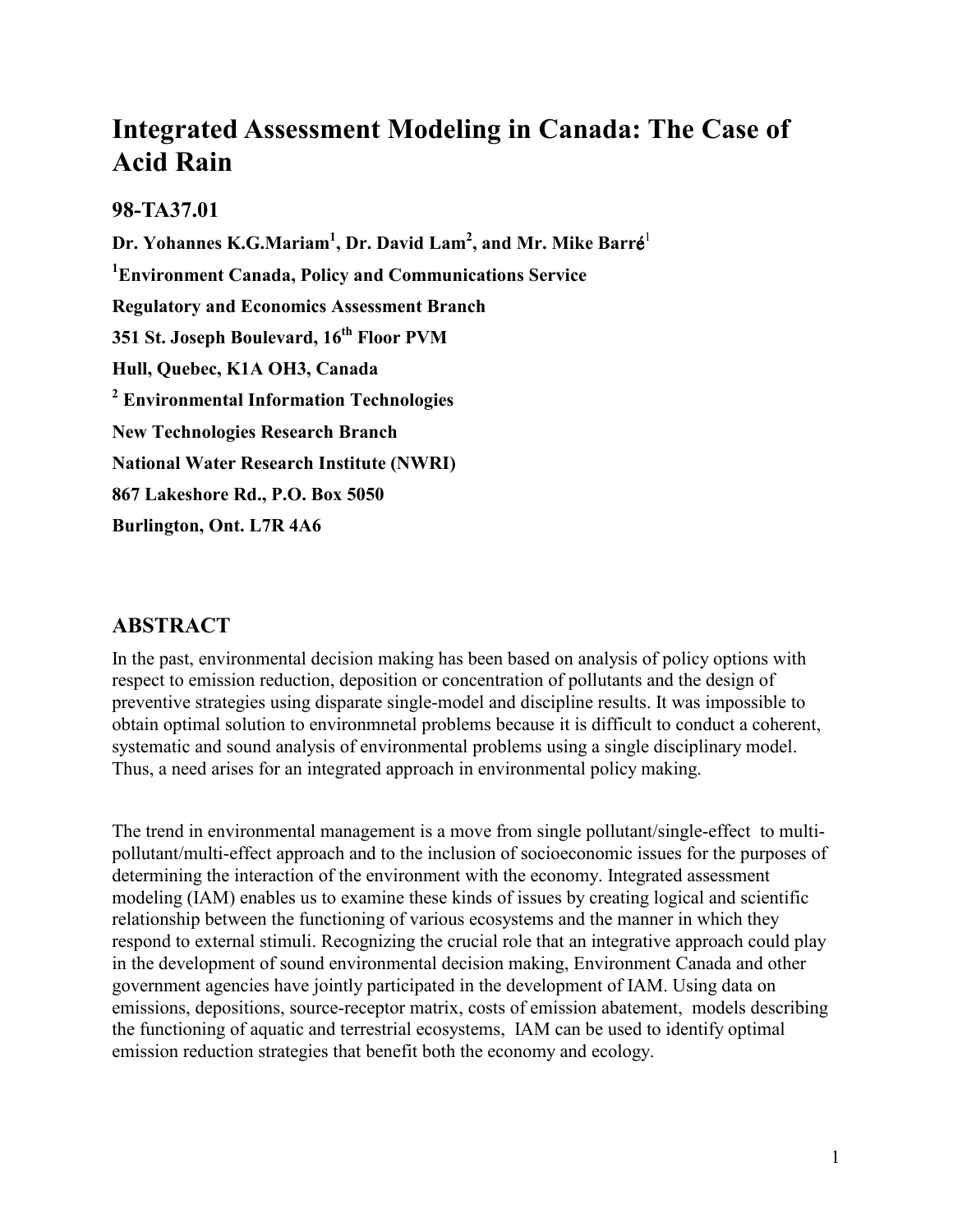The purpose of this paper is to demonstrate how economic aspects of emission abatement can be incorporated into IAM using acid rain as a case. The present study compared findings of optimal abatement strategies when economic abatement costs are included and when they are not. The findings indicate that i) a strong long-term commitment is required to provide 100% proetction and allow the rejuvenation of acidified lakes, ii) major reductions in emissions of  $SO<sub>2</sub>$  are still required from the USA, iii) inter-regional trading with the USA can play a major role in reducing emission of  $SO_2$ , and iv) polluters, as well as the society, would be better-off when emission abatement strategies incorporate abatement costs than when not. This is particularly important in ensuring the integration of the economy with environment, and the attainment of sustainable development.

#### **1. INTRODUCTION**

Integrated Assessment Modeling (IAM) has become an important field of study over the past decade. Before discussing the contribution of the present study, it is important to clarify the meaning of the concept of IAM. The concept of IAM encompasses three elements: Integrated, Assessment and Modeling. IAM could mean a number of things to disciplinary thinkers, researchers, policy makers, etc. The scope of IAM can be as narrow as studying a single lake ecosystem or as complex as examining the global climate change.

The standard view of integration refers to the causal chain that joins human actions to valued consequences. Integration could mean incorporation of a single or chain of events into a specific framework that directly or indirectly impact a specific outcome. It could imply the consideration of the cultural elements of a specific target population in the formulation of a development project. At the other end of the spectrum, integration could imply the explicit consideration of social and economic factors that drive emissions, the biogeochemical cycles and atmospheric chemistry that determines the fate of emissions, and the resultant effect of emissions on the local and global environment, including the health and welfare of humans.<sup>1,2,3,4,5</sup>

Assessment can be defined as the presentation of and drawing casual inferences from knowledge or information derived from various disciplinary researches to help decision-makers evaluate possible actions or undertake an in-depth understanding of a problem.<sup>1</sup> Modeling is a framework or tool for organizing and assessing information.

Policy and basic sciences are the two essential ingredients of IAM. IAM establishes an interdisciplinary research so that effective communications can be established between basic and social scientists, and decision makers on the implications of changes in environmental health. Integrated assessment can be viewed as an interdisciplinary and participatory process that combines, interprets and communicates knowledge from disparate disciplines in order to facilitate greater appreciation and understanding of complex problems.<sup>1,4</sup>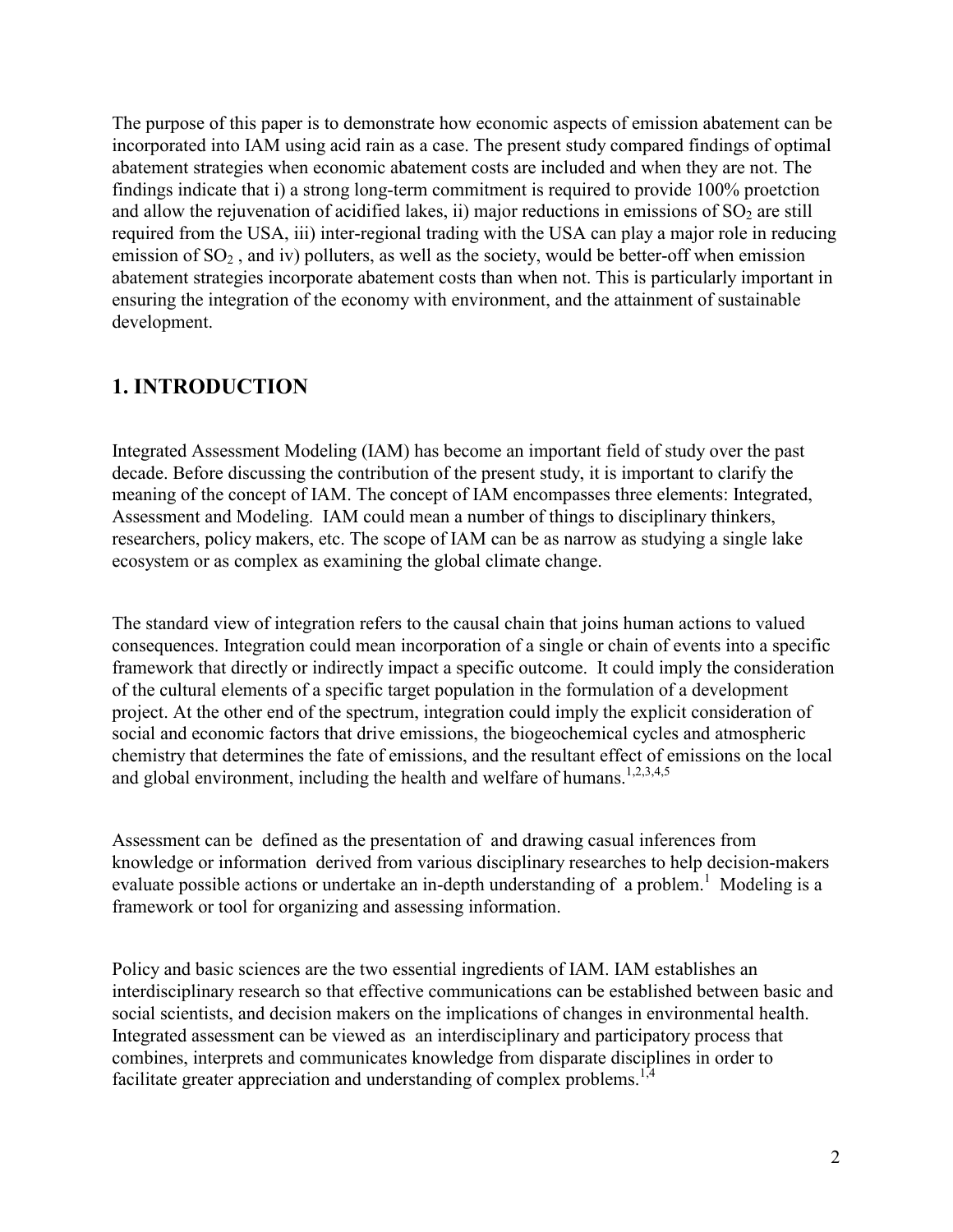An IAM is an important tool for a holistic analysis of environmental problems because several environmental problems have common causes, dynamics, and common impacts. IAM is able to examine the relationships between the causes (human activities), the mechanisms (changes in the functioning of the atmosphere, terrestrial and aquatic ecosystems), and the impacts (changes in environmental health). The present study describes and presents the role of IAM in environmetal policy making in Canada.

## 2. EXPERIENCE WITH IAM

## 2.1. International Experience

IAM is not the only interdisciplinary or unifying research methodology or paradigm. The field of cybernetics in the 1950s, information theory of the 1960s, catastrophe and the world systems theories of the 1970s, chaos theory of the 1980s, and complexity theory of the 1990s are few examples of interdisciplinary or unifying paradigms.<sup>3,6,7</sup> However, emphasis is being given by policy makers to IAM as an important tool that would enable balancing economic growth with environmental protection.<sup>2</sup>

Research organizations in a number of countries have been involved in the development of IAM tools as well as in utilizing output from these tools. The Battelle Pacific Northwest Laboratories, Carnegie-Mellon University, Dutch National Institute for Public Health and Environmental Protection (RIVM), International Institute for Applied Systems Analysis (IIASA), Electric Power Research Institute (EPRI), Japanese National Institute for Environmental Studies, U.S. Environmental Protection Agency, and Environment Canada have been involved in the development of various forms of IAM tools.<sup>8,9,10,11,12,13,14</sup> In addition, organizations, such as Intergovernmental Panel on Climate Change (IPCC), U.N. Climate Convention, US Environmetal Protection Agency (US-EPA), United Nations Economic Commission for Europe (UN-ECE), Environment Canada, etc. have utilized information supplied by IAM.<sup>15</sup>

Several IAM models have been developed over the past decade. These include Climatic Impact Assessment Program (CIAP) of the US Department of Energy (USDOE); RAINS Model for Europe and Asia (IIASA), Raison for Windows for Canada (Environment Canada), Tracking and Analysis Framework or TAF of the National Acid Precipitation Assessment Program (USEPA), IMAGE 2.0 (RIVM) and MiniCAM (USDOE) are few of the IAM platforms that combine both socioeconomic and environmental variables.<sup>8,9,11,16</sup> There are also models that examine only the physical environment such as General Circulation Models (GCMs) and MAGICC (National Center for Atmospheric Research-USA and University of East Anglia). Other IAM tools examine only the socioeconomic environment such as DICE (Yale University), CSERGE (Center for Social and Economic Research into the Global Environment) Model and the Energy Modeling Forum (Stanford University). <sup>16,17,19,20,21</sup>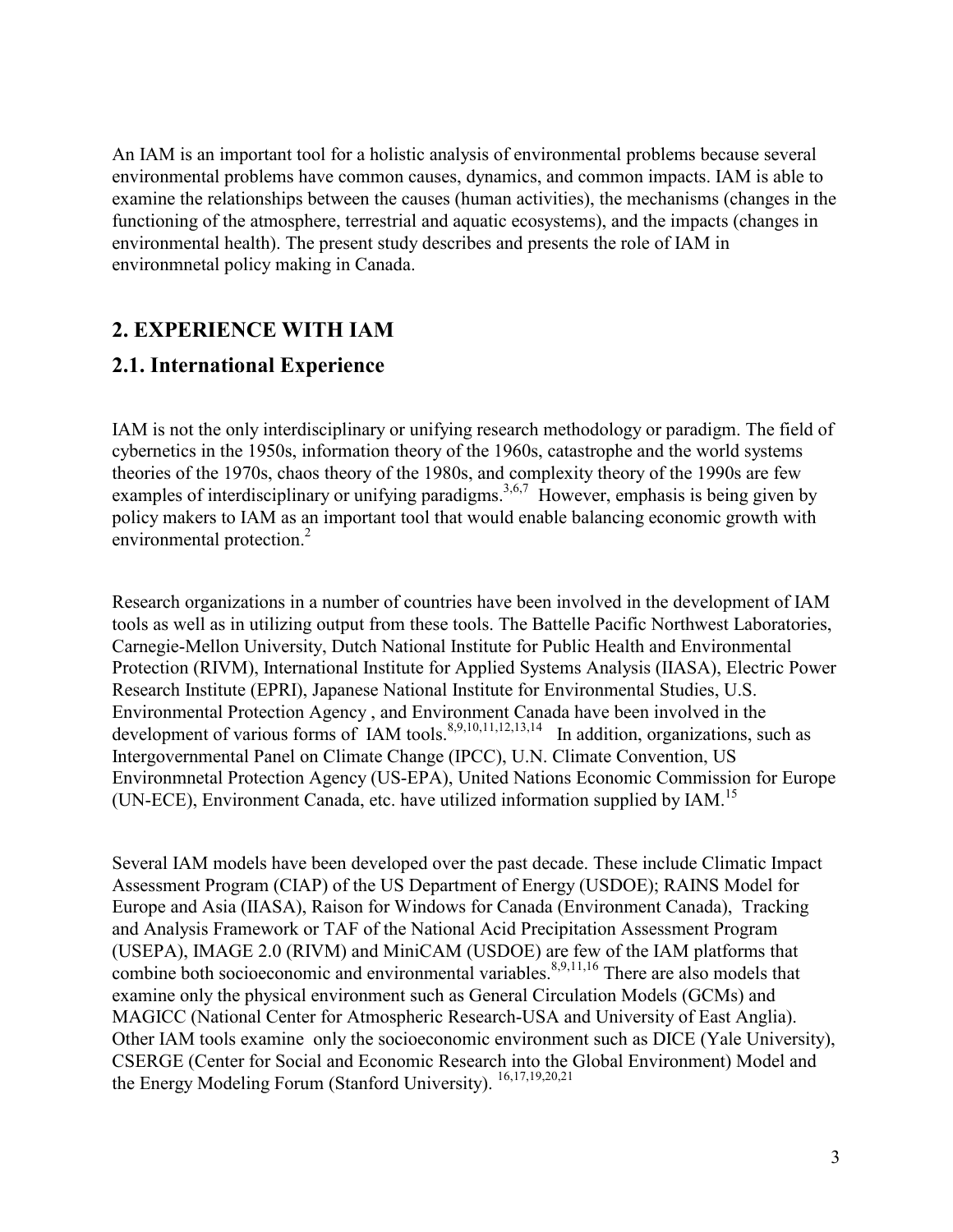Most IAM tools are international or national in application. However, regional sub-integrated assessments have also been undertaken. Regional IAM modeling may be able to provide valuable details about a specific policy outcome at a local or regional level.<sup>22</sup> The present study is geared toward demonstrating such an application.

## 2.2. Canadian experience

In Canada, an IAM platform evolved from a sub-basin or lake-ecosystem assessment tool called RAISON (Regional Analysis by Intelligent Systems ON a microcomputer) for windows.<sup>12,13</sup> RAISON for Windows is a powerful environmental information system tool used for data integration and management, and for data analysis, synthesis and display. Unlike the policy driven IAM platforms such as RAINS, the Canadian version of IAM attempts to balance the economy with the environment or policy with science.<sup>12,13,14</sup>

The Canadian version of IAM can be divided into three major components: Biological or aquatic sciences, atmospheric sciences, natural resource sciences, and socioeconomic sciences. The biological or aquatic sciences include models such as waterfowl acidification response modeling system (WARMS), Cation Denudation rate (CDRM), Trickle down (TD), CDRLTH, and TDBO. The Atmospheric sciences include source-receptor relationship matrix for  $SO_2$  and  $NOx$  from long-range atmospheric transport model. The natural sciences module is still in development but currently has forestry impact model. The socioeconomic sciences currently has cost of emission reduction and functional specifications between costs and emission removal. These modules are interconnected through linear and non-linear optimization algorithms. Furthermore, the Canadian IAM platform includes emissions and deposition data, and critical deposition loadings for sensitive aquatic ecosystems. The IAM platform also employs neural network approach to recognize patterns and fill gaps in monitoring data. Optimization procedures including linear programming and genetic algorithms are also included in the platform. Moreover, uncertainty and error propagation in models, using causal probability network and fuzzy expert system, are introduced to the platform.  $^{12,13,14}$ 

The optimization scheme contains an objective function and constraints to be satisfied. That is it maximizes emissions reductions subject to the satisfaction of constraints such as non-exceedance of maximum deposition at sensitive receptors, maximum allowable reductions form source regions as well as the numbers of sources that would be examined simultaneously. The results of the non-linear optimization runs would identify a strategy that is least cost and yet enable the attainment of environmetal goals.

The Canadian IAM platform has been used as a decision-support framework for basin management strategies on nutrient abatement, effluent limits, waste disposal, dredging and other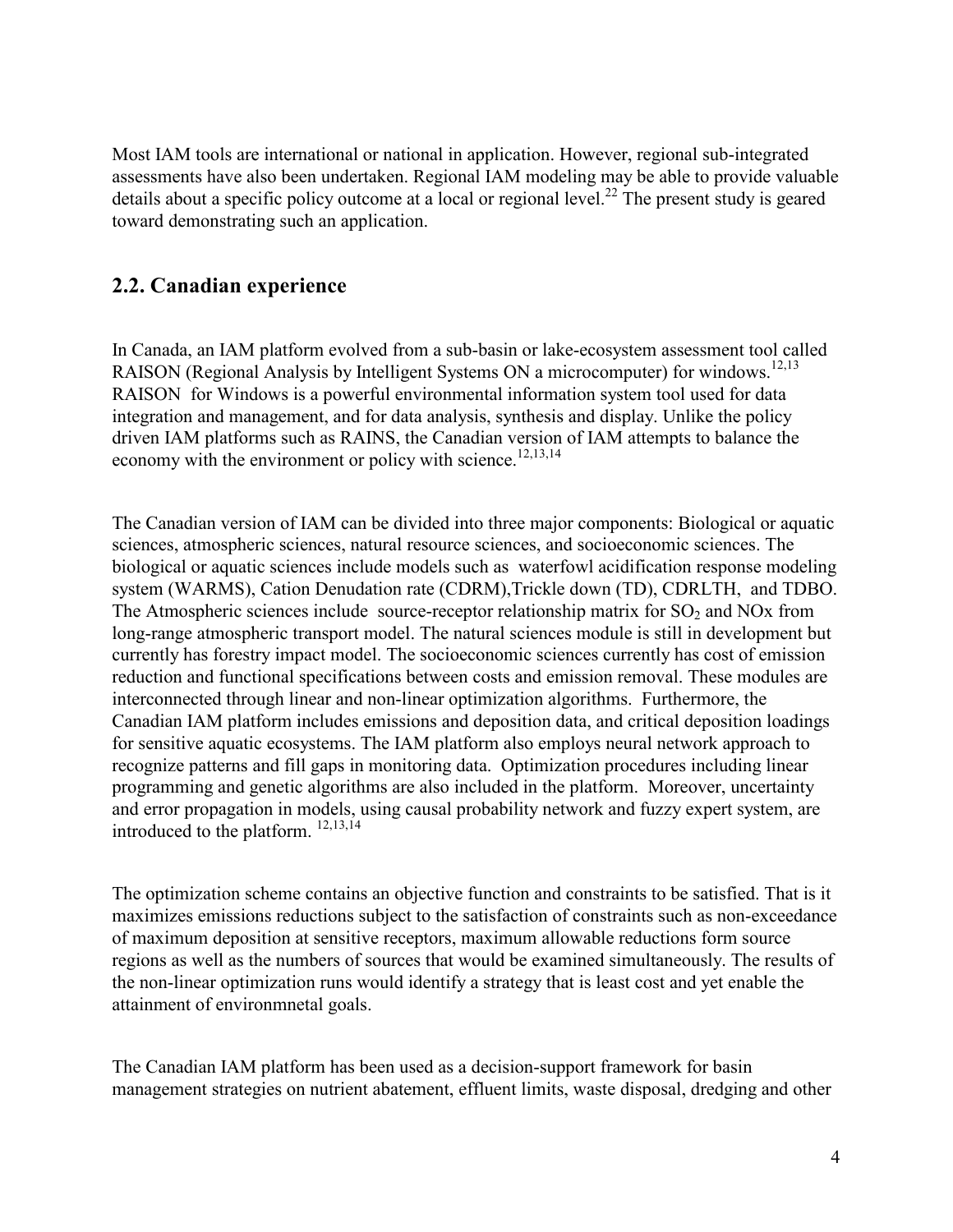cleanup options in the Great Lakes 2000 program. Information on hydrology, water quality, geology, fisheries, forestry, transportation, urban development, socio-economics and health has been integrated in support of watershed ecosystem research studies such as the Grand River Eco-Research Project. Decision-support framework using expert system technologies to link simulation models on hydrological runoff, water quality, groundwater and river ecology for watershed management and planning have been developed (e.g., a study on the Duffins Creek Watershed).<sup>12,13,14</sup>

Moreover, analysis of lake ecosystem (e.g., lake Erie) response to climate change scenarios has been undertaken. Integrated assessment of ecological impacts due to sulfur and nitrogen oxides for evaluation of policy options of emission control for selected sites in Canada and the United States has been conducted. In addition, modeling industrial effluent transport and fate in the Athabasca River, and pathway and fate of contaminants for the Great Lakes-St. Lawrence Mixed Woods Plain have been carried out. Internationally, the RAISON system has been used for watershed modeling and lake hydrodynamics for the Lerma-Chapala basin (Mexico) and the Lake Caohu basin (P.R. China).<sup>12,13,14</sup>

## **3. AN EXAMPLE FROM ACIDIFICATION STUDY**

## 3.1. Introduction

Sulphur dioxide  $(SO_2)$  and nitrogen oxides  $(NO_x)$  can be classified as acidifying pollutants since they become acids upon contact with moisture. These gases are also transformed in the atmosphere to their corresponding acid species, sulphuric  $(H_2SO_4)$  and nitric  $(HNO_3)$  acid. These and other air pollutants can be deposited on vegetation, soils, surface or ground waters, etc. in wet and dry forms. In addition, one of the constituents of  $NO_x$ , nitrogen dioxide  $(NO_2)$  is converted to ground-level ozone  $(O_3)$  and peroxyacetyl nitrate (PAN).

Several gaseous sulphur compounds are emitted into the atmosphere through man-made or natural processes. Of these sulphur compounds,  $SO_2$  and hydrogen sulphide ( $H_2S$ ) are the most important species of environmental concern. Emission of  $SO<sub>2</sub>$  and its depositions as sulphate is the major anthropogenic causes of acidification of lakes, stream and terrestrial ecosystems. Manmade sources contribute to more than half of total sulphur emissions in the northern hemisphere.<sup>22</sup> In Canada, the major sources of SO<sub>2</sub> emissions are industrial processes (62%), fuel combustion (33%) and transportation (4%).<sup>24</sup>

Effective control of atmospheric deposition of acidifying pollutants that would enable the attainment of critical deposition loadings in Canada requires collaborative efforts among provinces and with the USA. Critical deposition loadings is define as "the highest deposition of acidifying compounds that will not cause chemical changes leading to long term harmful effects on ecosystem structure and function."<sup>25</sup> To attain critical deposition loadings or reduce acidic deposition, the Canada-US Acid Rain Control Accord was signed in 1991. According to this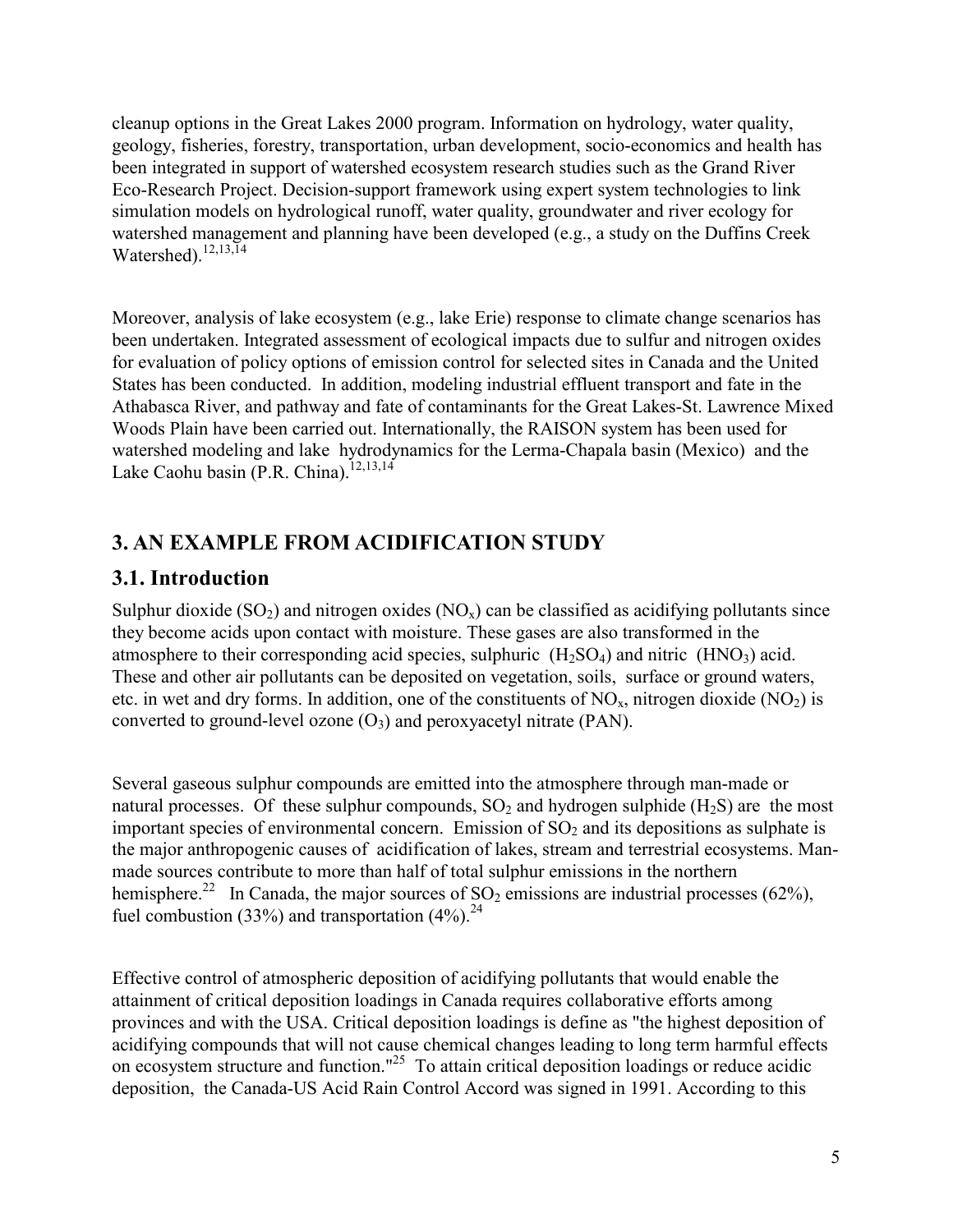Accord, Canada has committed to keep the total annual emission of  $SO_2$  to 3.2 million tons per year by the year 2000. Of this national cap, 2.3 million tons have been set to be achieved by the provinces in Eastern Canada. This cap represents a 40% reduction from the 1980 level. There is no formal commitment to extend this cap beyond the year 2000. Many acidified ecosystems require longer time period to recover. Therefore, there is a need to develop a strategy for further reduction of SO<sub>2</sub> in North America.

Emission inventories of  $SO_2$  and  $NO_x$  from point sources indicate that the ratio of emissions of  $NO<sub>x</sub>$  from the USA 16 times that of Canadian emissions (see Table 1). In aggregate, however, U.S. emissions of  $SO_2$  and  $NO_x$  are at least four fold that of Canadian emissions (Table 1). The ratio of  $SO_2$  emissions to the  $NO_x$  emissions in Canada is about 1 while that of U.S.A. is 1.5. Without a firm commitment plan to reduce emissions of  $SO_2$  and  $NO_x$  in the U.S.A., transboundary flow of acidifying pollutants to Canada may increase.<sup>26</sup> Canada may require to implement additional control measures and instruments to minimize the acidification and other effects of  $NO<sub>x</sub>$  and  $SO<sub>2</sub>$ .

In the present study a model that inherently incorporates inter-regional trading is employed. The present study is intended to demonstrate the use of IAM in determining optimal policy scenario in a situation when only environmental goals are perceived compared to a situation when both environmental and economic concerns are integrated in the decision making process.

## 3.2. Inputs into the Model

Inputs to the IAM platform include gridded emissions and deposition data, critical deposition loadings for sensitive receptors, cost functions, cost and deposition optimization algorithms, source-receptor relationship matrix, lake chemistry and data on aquatic ecosystems of lakes in the receptor sites. The purpose of the present study is to examine the cost implications of only deposition optimization strategy that takes into account percentage of lakes protected from acidification, and cost and deposition optimizations routine that incorporates cost and environmental goals would be carried out.

The 1990 Canadian long-range transport of air pollutants and acid deposition report divided North America into 40 sources of emission and 15 sensitive receptors sites (Figures 1 and 2).<sup>24</sup> For the purpose of national policy making and international negotiation, the use of these large sources and few receptors may prove adequate.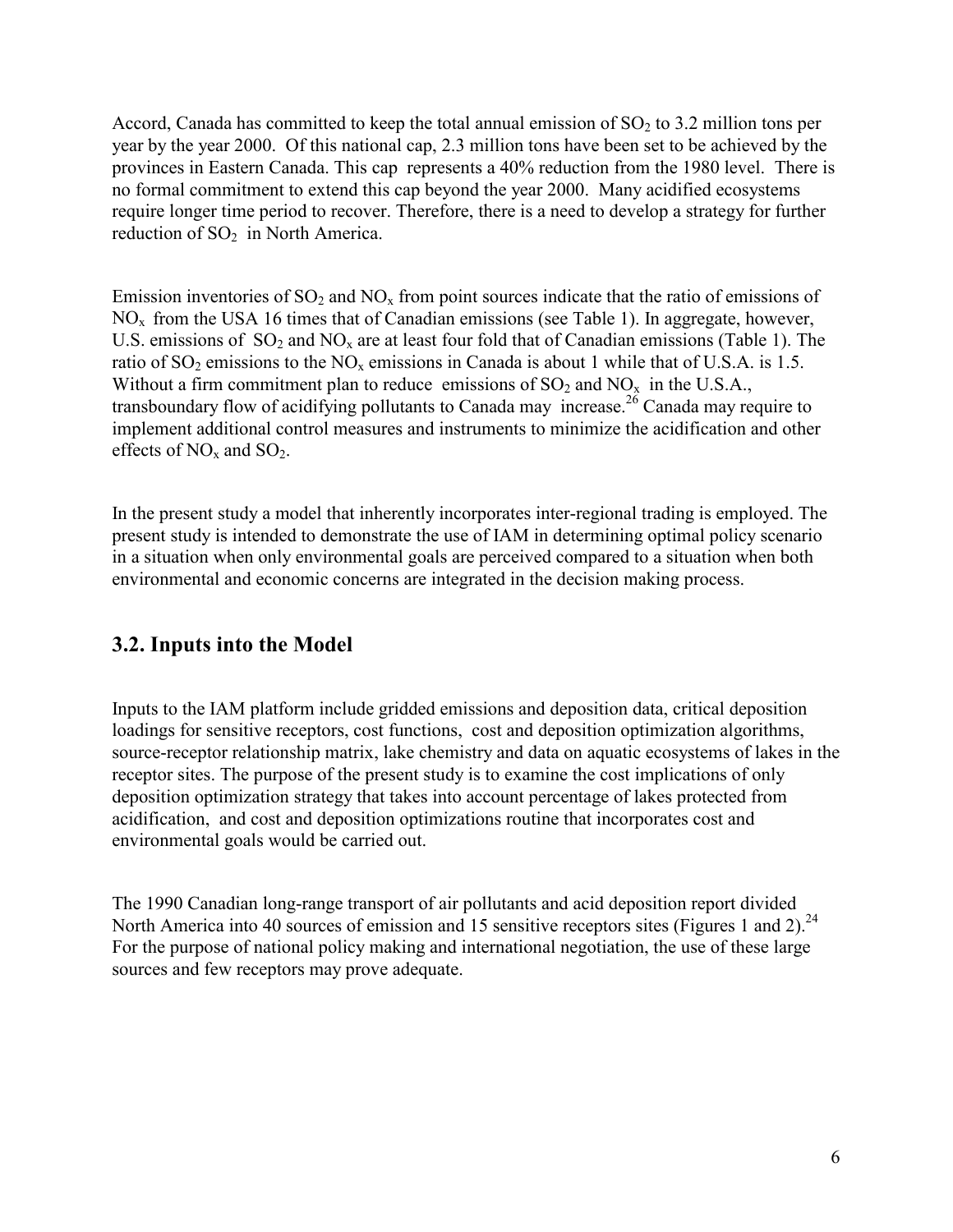#### 3.3. Analysis of optimization results

The analysis is divided into two parts: ecological or deposition optimization, and an ecologiceconomic or deposition-cost optimization models. The results are demonstrated for three sensitive Canadian receptors: Algoma (Ontario), Monmorency (Quebec) and Kejimkujik (Nova Scotia); and one USA receptor: Adirondack (New York). Selected features of these receptor sites are provided in Table 2. The results of the Optimization routine are presented in Tables 3 to 6. The percentage emission reductions presented in the discussions below are in comparison with the 1990 emissions. Unless indicated, the maximum reduction specified in all optimization routine is 75% of 1990 emissions.

#### 3.3.1. Results for Algoma (Ontario)

The results of deposition optimization algorithm indicated that in order to protect 90% of lakes from being acidified (Ph<=6) in the Algoma region (southeastern Ontario), the estimated deposition has to be 10.8kg/ha/yr of  $SO_4$ . This objective assumes a background deposition of 3.6  $\text{kg/ha/yr}$  of SO<sub>4</sub>. To achieve this ecosystem objective, Canadian emissions of SO<sub>2</sub> have to be reduced by 732kt (24%). The cost to achieve this level of reduction is 345 million US\$. At the same time, USA emissions of  $SO_2$  has to be reduced by 4277kt (22%) at a cost of 3.5 billion US\$. In total, emission of  $SO_2$  from North America has to be reduced by 5009kt (22%) at a cost of 3.8 billion US\$ (Table 3).

The same ecosystem objective was optimized using both cost and environmental goals. That is the optimization scheme was performed to identify a strategy that satisfies the environmental goal and yet attainable at a minimum cost. The results show that Canadian emissions of  $SO_2$  can be reduced by 1168kt (38%) at a cost of 357 million US\$. To achieve the same environmental goal at a minimum cost, USA has to reduce its emissions of  $SO_2$  by 5805kt (29%) at a cost of 3.5 billion US\$ (Table 3).

The above results indicate that it cost more for Canada to reduce emissions to achieve 90% protection of aquatic ecosystems in the Algoma region. Aggregating reductions in both Canada and USA, deposition optimization results shows a reduction of 5009kt at a cost of 3.8 billion US\$. However, cost optimization with environmental objective resulted in a reduction of 6972kt at a cost of 3.8 billion US\$. Introducing inter-regional trading that takes into account both costs and environmental goals, therefore, resulted in 39% more emissions reduction at a cost of about 1% less than those incurred when the optimization routine considers only environmental goals.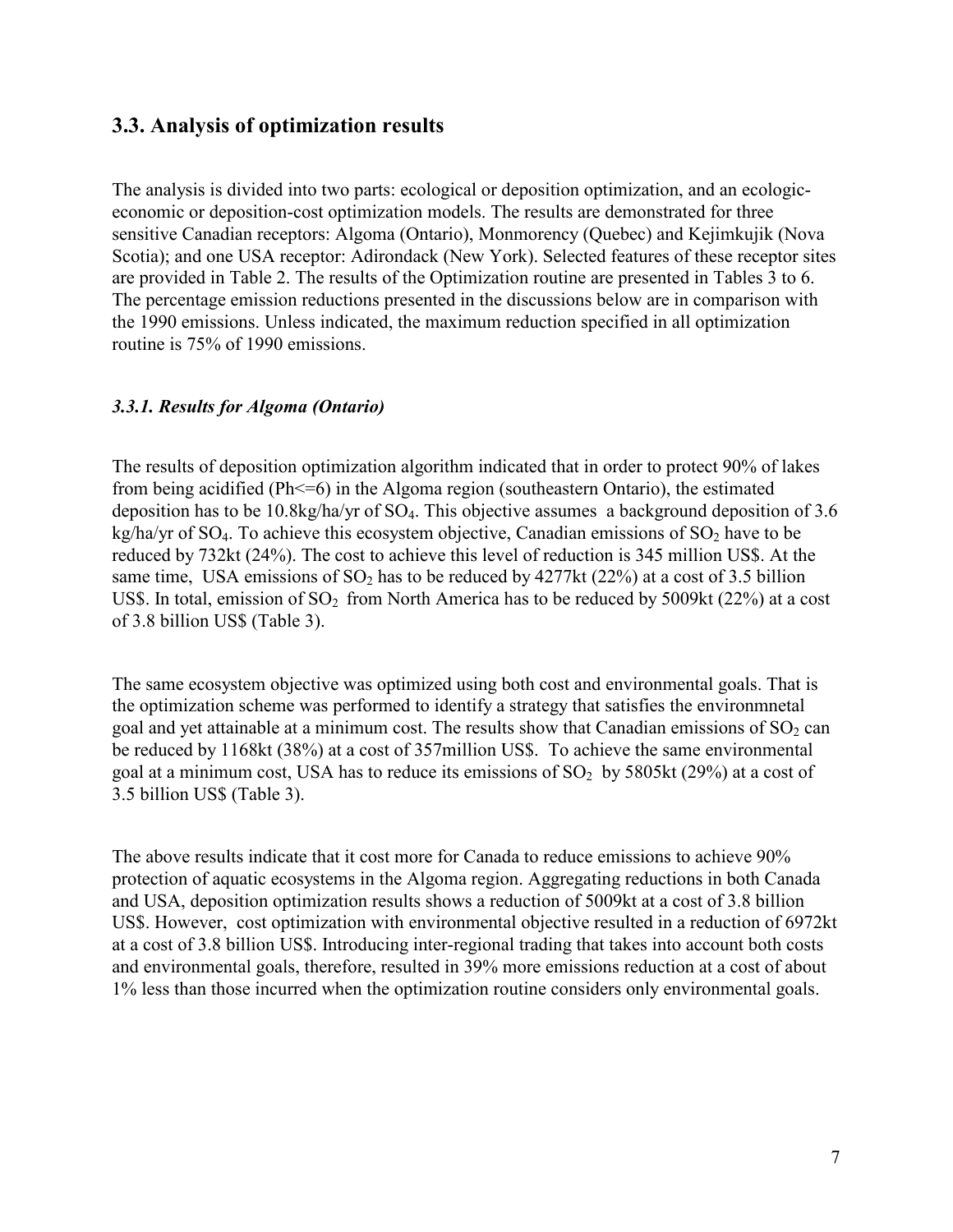#### 3.3.2. Results for Monmorency (Ouebec)

To attain a 90% aquatic ecosystem protection, Canada has to reduce emissions of  $SO_2$  by 1172kt (38%) at a cost of 1.2 billion US\$. To achieve the same environmental goal, USA has to reduce its emissions of  $SO_2$  by 2601kt at a cost of 3.4 billion US\$. On the other hand, cost optimization routine showed that Canada need to reduce emissions by 1440kt(47%) at a cost of 1.1 billion US\$. At the same time, the results from the cost optimization routine indicated that USA has to reduce emissions by 5588kt (28%) at a cost of 3.3 billion US\$. Thus, a strategy that involves cost and deposition optimization proves to be extremely attractive since it allows a reduction of 7027kt at a cost of 4.3 billion US\$. It means that about 86% more emission reduction at about 5% less cost can be attained when the development of an acid rain strategy involves costs and environmental goals than when it relies only on environmental goals (Table 4).

#### 3.3.3. Results for Kejimkujik (Nova Scotia)

Protection of more than 80% of the aquatic ecosystems at this receptor site with a maximum emission reduction of 75% was found to be unattainable. Therefore, a protection level of 80% was chosen as an environmental goal. The result of deposition optimization showed that Canada need to reduce emissions by 747kt (24%) at a cost of 835 million US\$ (Table 5). Similarly, USA has to reduce emissions  $SO_2$  by 3672kt (18%) at a cost of 5.1 billion US\$. On the other hand, cost and deposition optimization routine showed that Canada should reduce emissions by 1382kt (45%) at a cost of 857 million US\$. At the same time USA should reduce emissions by 6507kt (33%) at a cost of 4.5 billion US\$. In total, emissions have to be reduced by 4418 (19%) from north America at a cost of 5.9 billion US\$ under deposition only scenario. However, when both costs and environmental objectives are incorporated in strategy development, emissions would have to be reduced by 7889kt (34%) at a cost of 5.3 billion US\$ (Table 5). Thus, it would be beneficial to both ecosystems and the economy to adopt cost and deposition optimization strategy.

#### 3.3.4. Results for Adirondack (USA)

To protect 85% of aquatic ecosystem in the Adirondack, Canada has to reduce emissions of  $SO_2$ by 738Kt (24%) at a cost of 356 million US\$. At the same time, USA should reduce emissions of  $SO_2$  by 5415kt (27%) at a cost of 8.3 billion US\$ (Table 6). However, when cost and environmental goals are incorporated in the development of an acid rain strategy, emission reduction from Canada increased to 1412kt (46%) at a cost of 732 million US\$. At the same time, reduction from USA increased to 8694Kt (45%) at a cost of 10.6 billion US\$. In the USA, where most reduction are expected, deposition minimization seem to be relatively cheaper (about 30% less) (Table 6).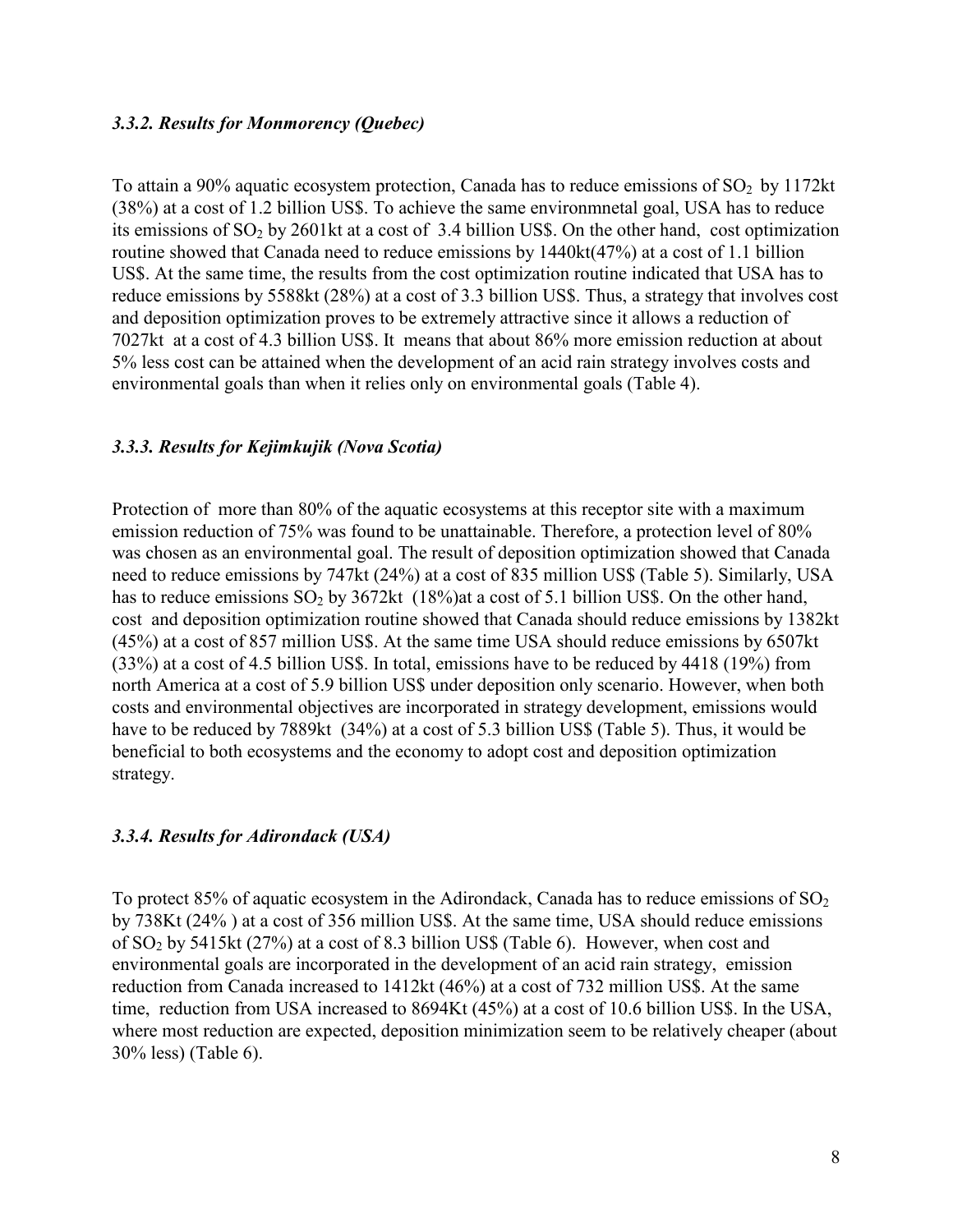Increasing the maximum reduction as well as reducing the percentage of lakes protected from being acidified showed that deposition optimization remains relatively cheap. For example, increasing emission reduction to 85% and reducing protection level to 80% show about a 5% increase in cost under cost optimization compared with deposition optimization scheme. Increasing the emission reduction level to 90% show that the amount of emissions reduced was larger under a routine that incorporate both costs and environmental goals, but the cost of emission reductions were approximately equal in both routines. This finding may suggest that reducing the size of trading regions or a re-evaluation of the cost structure and the manner in which costs were aggregated for the USA emission regions may probably show a different result. Alternatively, the findings may imply that when the major polluters and the area affected most are in the same country, inter-regional trading may not always be cheaper.

For all receptors examined in this study, 100% protection form acidification was not possible. Furthermore, for some receptors while environmental goals were attainable, economic goals of minimum cost were not feasible and vice versa. Gradual approach to emission reduction with inclusion of both costs and environmental goals seem to be a feasible strategy.

## **4. CONCLUSIONS**

Environmetal decision making used to rely on evidence derived from single and disparate empirical models. However, the causes of and solutions to most environmental problems tend to be interconnected. Consequently, policies that depend on disciplinary research may be not be optimal with respect to balancing economic growth with environmental proetction. As a result several countries, including Canada, are moving toward the use of integrated assessment modeling to bring together knowledge from various disciplines to get an in-depth understanding of environmental problems and make sound decisions.

Several organization and institutions around the world are making use of IAM in environmental decision making. However, some IAM tools tend to be either mostly policy or science driven. Identification of trade-off between economic growth and environmental proetction is crucial to attain sustainable development. In this respect, the Canadian version of IAM is well suited to give due consideration to economy and environment so that the decisions would not jeopardize the delicate balance between economy and environment.

The Canadian version of IAM incorporates several ecosystem models, economic component and scientific and socioeconomic databases. The platform was used to demonstrate the implications of environmental decision making that are based on only basic sciences and those based on both basic and social (economic) sciences. Optimal strategies were examined taking into account acid rain and inter- and intra- country emissions trading.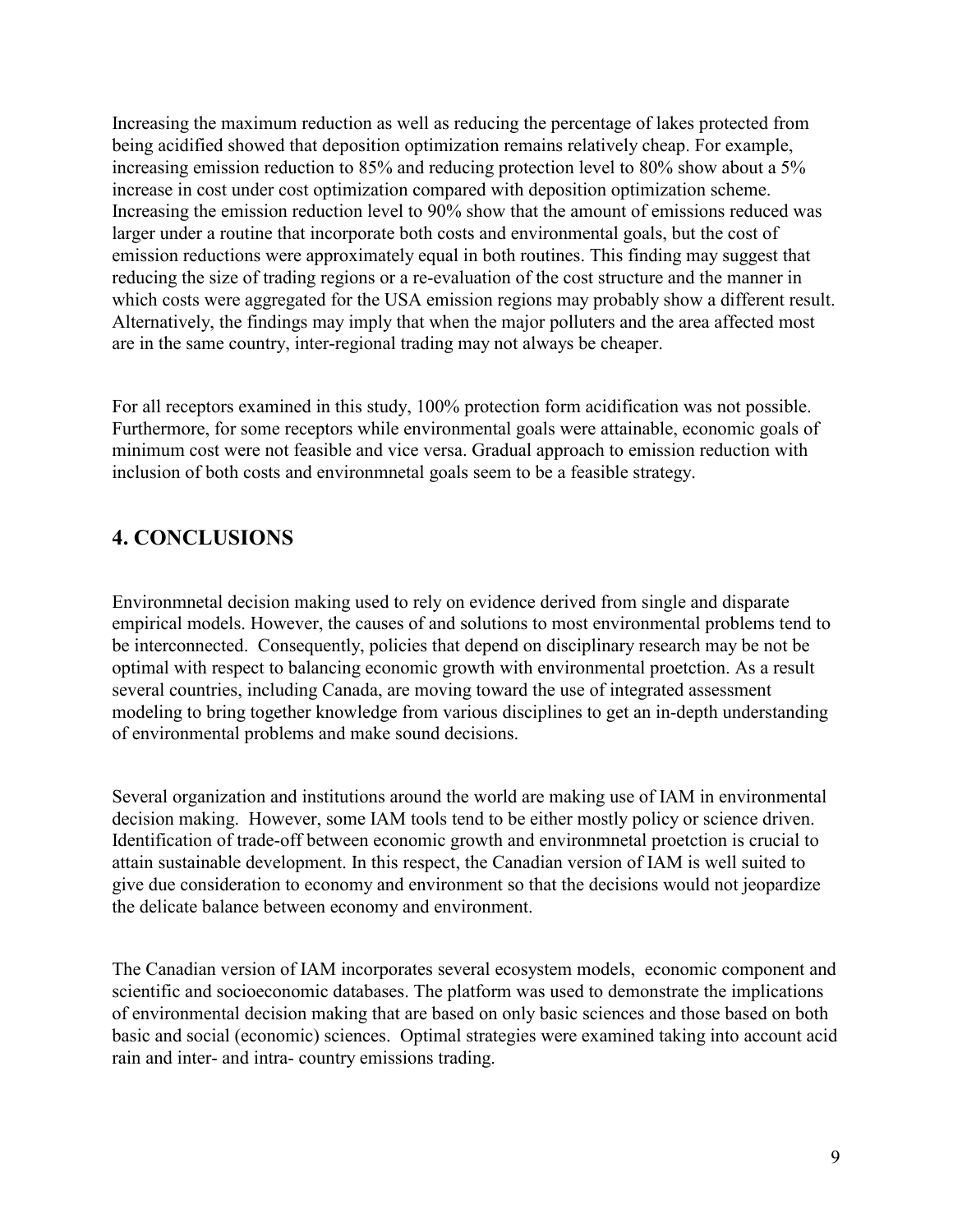The findings of the analysis with respect to minimizing the impact of acidification indicates that it requires long-term commitment to provide 100% protection aquatic ecosystem or lakes without hurting the economy. That is, gradually- phased emissions reduction would be required to reduce deposition in order to allow recovery and perpetuation of aquatic and other ecosystems affected by acid rain.

The incorporation of multiple objectives, that is economic and environmental goals, in developing environmental policies may contribute to faster recovery of acidified lakes compared to strategies that consider only environmental goals because the former approach allows the removal of a large percentage of current emissions. Furthermore, the study indicated that these large reductions can be achieved at costs that are less than or equal to those incurred when policy development tools take into account only environmental goals. It means that strategies the incorporate economic and environmental goals would make the polluters, society and the environment better-off. Furthermore, the analysis indicated attainment of environmental goals in Canadian sensitive receptors require major emissions reductions from the USA.

The principle of sustainable development requires that there must be a balance between economy and the environment. Sustainability can be achieved only through policies that protect the environment while at the same time minimizing impacts on economic growth. Future studies in this area can be directed towards incorporating goals such as employment and indicators of carrying capacity of ecosystems.

#### **Acknowledgment**

We are grateful to Mr. A. Sheffield and N. Beaudoin for providing us with the opportunity to work on this paper, and to Mrs. Beza Alemu for assistance in typing.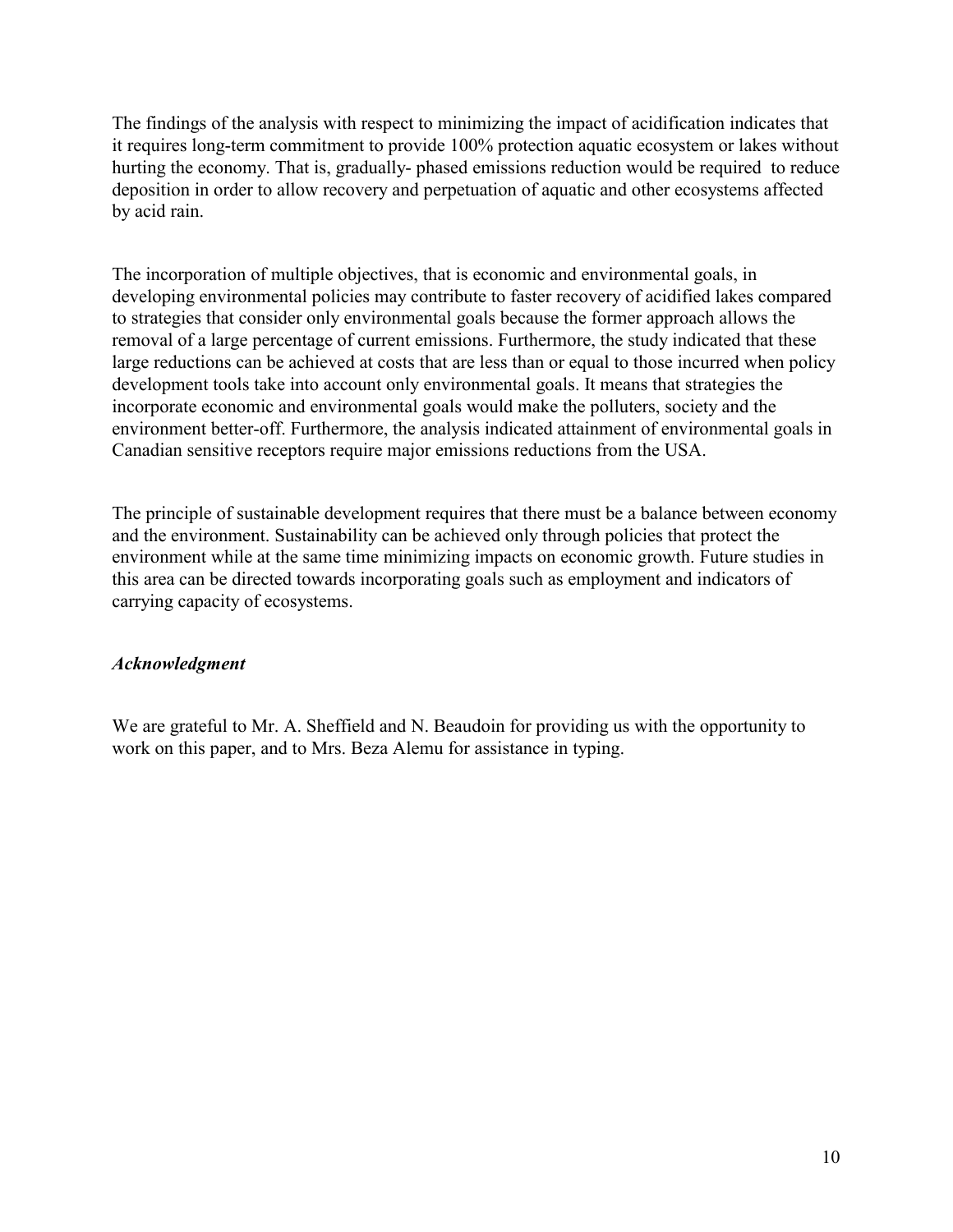#### 5. **REFERENCES**

- $1<sub>1</sub>$ Morgan, M.G. and H. Dowlatabadi. Climatic Change, 1996, 34, 3-4, 337-368.
- $2.$ Parson, E.A. and K. Fisher-Vanden, Searching for Integrated Assessment: A Preliminary Investigation of Methods, Models, and Projects in the Integrated Assessment of Global Climatic Change. Consortium for International Earth Science Information Network (CIESIN). University Center, Mich. 1995.
- $3<sub>1</sub>$ Risbey, J., M. Kandlikar, and A. Patwardhan. Climatic Change, 1996, 34, 3-4, 369-395.
- $\overline{4}$ . Rotmans, J., Van Asselt, M. Climate change, 1996, 34, 3-4, 327-336.
- $5<sub>1</sub>$ Rotmans, J., M. Hulme, and T.E. Downing. Global Environmental Change, 1994, 4 (2): 97-124.
- 6. Forrester, J.W., 1971. World Dynamics. Wright-Allen Press, Cambridge, Mass.
- 7. Brunner, R.D. 1996. Climate Change, 32:121-147.
- 8. Alcamo, J., G.J.J. Kreileman, M. S. Krol, and G. Zuidema. 1994. "Modeling the Global Society-biosphere-climate System: Part 1: Model Description and Testing." In IMAGE 2.0: Integrated Modeling of Global Climate Change, ed. J. Alcamo. Dordrecht, The Netherlands: Kluwer Academic Publishers.
- 9. Alcamo, J., R. Shaw, and L. Hordijk, eds. 1990. The RAINS Model of Acidification: Science and Strategies in Europe. Dordrecht, The Netherlands: Kluwer Academic Publishers.
- 10. Ball, M., and H. Dowlatabadi. 1995. "The Role of Aerosols in Climate Change: Results from an Integrated Assessment Model (ICAM 2.0)." Pittsburgh, Pa.: Carnegie Mellon University, Department of Engineering and Public Policy.
- 11. Consortium for International Earth Science Information Network (CIESIN). 1995. Thematic Guide to Integrated Assessment Modeling of Climate Change. University Center, Mich.
- 12. Lam, D.C.L., C.W. Mayfield, D.A. Swayne and K. Hopkins. 1994. J. Biol. Systems 2:499-517.
- 13. Lam, D.C.L., W.G. Booty, W.G., Wong, I., Kay, D., and Kerby, J. The RAISON decision support system: examples of applications. National Water Research Institute, Environment Canada, Burlington, Ontario, Contribution No. 95-151, 1995
- 14. Lam, D.C.L., Puckett, K.J., Wong, I., Moran, M.D., Fenech, G., Jeffries, D.S., Olson, M.P., Whelpdale, D.M., McNicol, D., Mariam, Y.K.G., and Minns, C.K., Water Quality Res. J. Canada. 33, 1, 1-17.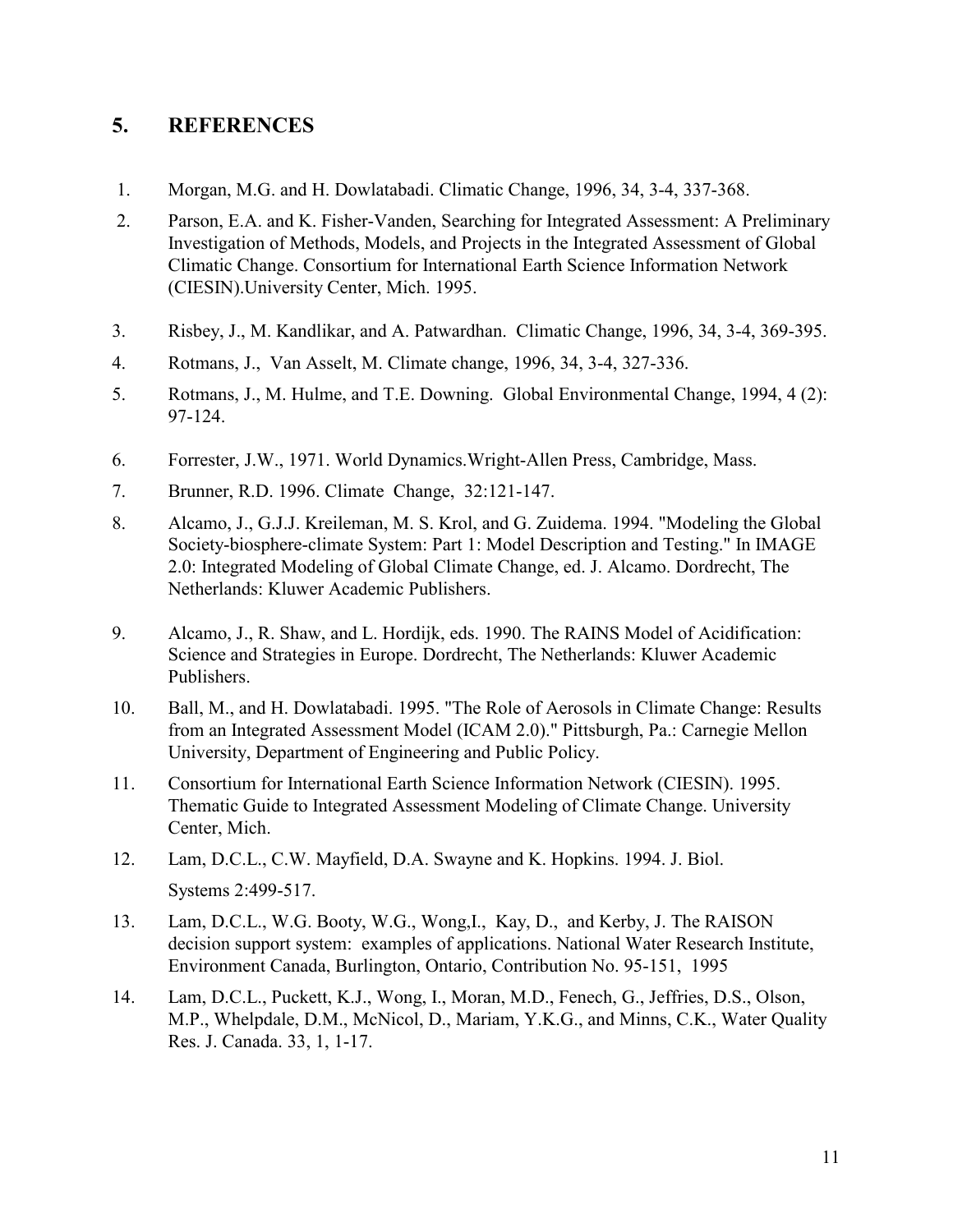- 15. IPCC 1996. Integrated assessment of climate change: An overview and comparison of approaches and results. In Intergovernmental Panel of Climate Change: Working Group III Report. In press.
- 16. Rubin, E.S. 1991. J.of the Air and Waste Management Association, 1991, 41: 914-21.
- 17. Edmonds, J.A., M.A. Wise, and C. MacCracken. 1994. Advanced Energy Technologies and Climate Change: An Analysis Using the Global Change Assessment Model (GCAM). PNL-9798, UC-402. Richland, Wash.: Pacific Northwest Laboratory.
- 18. Maddison, D. 1994b. "A Cost-Benefit Analysis of Slowing Climate Change." Center for Social and Economic Research on the Global Environment (CSERGE). London: University College London.
- 19. Hulme, M., S.C.B. Raper, and T.M.L. Wigley. 1994."An Integrated Framework to Address Climate Change (ESCAPE) and Further Development of the Global and Regional Climate Modules (MAGICC)." In Integrative Assessment of Mitigation, Impacts, and Adaptation to Climate Change, ed. N. Nakicenovic, W.D. Nordhaus, R. Richels, and F.L. Toth. International Institute for Applied Systems Analysis (IIASA) Collaborative Paper, CP-94-9. Laxenburg, Austria: IIASA.
- Nordhaus, W.D., and Z. Yang. 1995. RICE: A Regional Dynamic General Equilibrium 20. Model of Optimal Climate-Change Policy. New Haven, Conn.: Yale University and Massachusetts Institute of Technology.
- 21. Energy Modeling Forum. 1995. Second Round Study Design for EMF 14: Integrated Assessment for Climate Change. Palo Alto, Calif.: Stanford University.
- 22. Cohen, S.J. 1995. An interdisciplinary assessment of climate change on northern ecosystems: The Mackenzie Basin Impact Study. In Human Ecology and Climate Change: People and Resources in the Far North, eds. D.L. Peterson and D.R. Johnson, 301-316. Washington, D.C.: Taylor and Francis.
- 23. Legge, A.H., and Krupa, S.V. (eds). 1990. Acidic Deposition: Sulphur and Nitrogen Oxides. Lewis Publishers, Inc. Michigan, U.S.A.
- 24. Environment Canada, 1995. Air Emissions: Baseline Forecast, 1990-2010, Pollution Data Branch, March.
- 25. Environment Canada, 1990. The 1990 Canadian Long-Range Transport of Air Pollutants & Acid Deposition Assessment report: Part 1, Executive Summary; & Part 4, Aquatic Effects.
- 26. Mariam, Y. 1994. Trend analysis of energy use and emission of NO<sub>x</sub> for eastern Canada. Mimeo. Economic Analysis Branch, Environment Canada. December.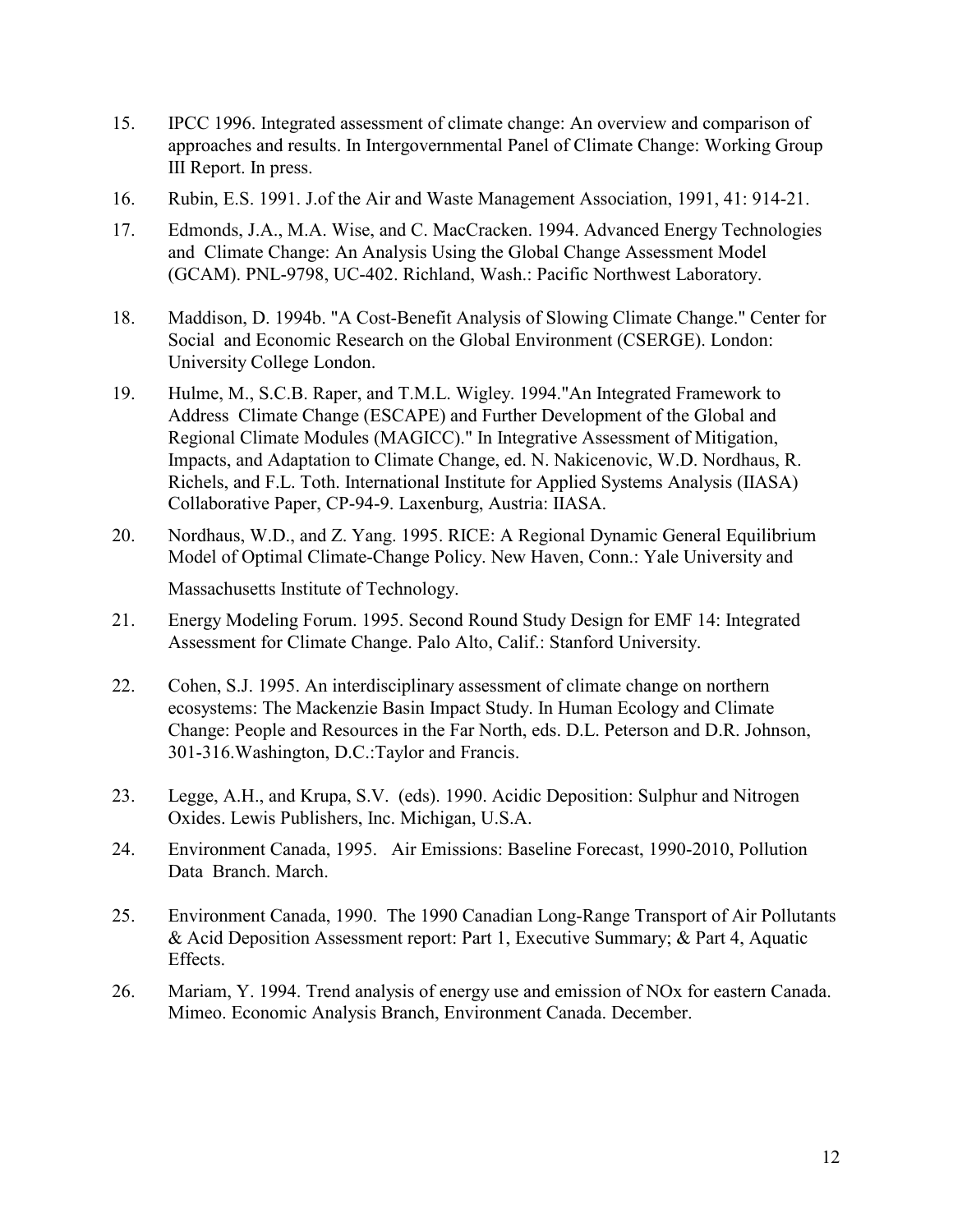|                          | <b>Canadian Emissions</b> |                     | U.S.A. Emissions      |            | Ratio of U.S.A. to Canadian Emissions |                                                                                                         |  |
|--------------------------|---------------------------|---------------------|-----------------------|------------|---------------------------------------|---------------------------------------------------------------------------------------------------------|--|
| Source/Categories $SO_2$ |                           | $NO_{x}$            | SO <sub>2</sub>       | $NO_{x}$   |                                       | $\left[\text{US}_{(SO2)}$ :CCAN <sub>(SO2)</sub> $\left[\text{US}_{(NOx)} : \text{CCAN}_{(NOx)}\right]$ |  |
| Point Sources            | 2996199.3                 | 665177.3            | 20739516.2 10326178.9 |            |                                       | 16                                                                                                      |  |
| Area Sources             | 486434.2                  | 2868910.9 1307800.7 |                       | 14998436.7 |                                       |                                                                                                         |  |
| All Sources              | 3482633.5                 | 3534088.2 22047317  |                       | 15324616   | l b                                   |                                                                                                         |  |

# Table 1. Comparison of Annual (1990) Canadian and U.S.A. SO<sub>2</sub> and NO<sub>x</sub> Emissions from<br>Point and Area Sources (in Tons/year)

Table 2. Background, actual, total, and critical deposition loadings (kg SO4/ha/yr)

| Receptors  | Background | <b>Actual Deposition Total Deposition</b> |        | Critical Deposition Location |          |
|------------|------------|-------------------------------------------|--------|------------------------------|----------|
|            | Deposition | 1990                                      | 1990   | Loadings                     |          |
| Algoma     | 3.6        | 13.887                                    | 17.447 | 16                           | Ontario  |
| Monmorency | 4.8        | 14.001                                    | 18.831 |                              | Quebec   |
| Kejimkujik | 5.6        | 8.375                                     | 13.965 |                              | N.S.     |
| Adirondack | 3.3        | 14.514                                    | 17.794 |                              | New York |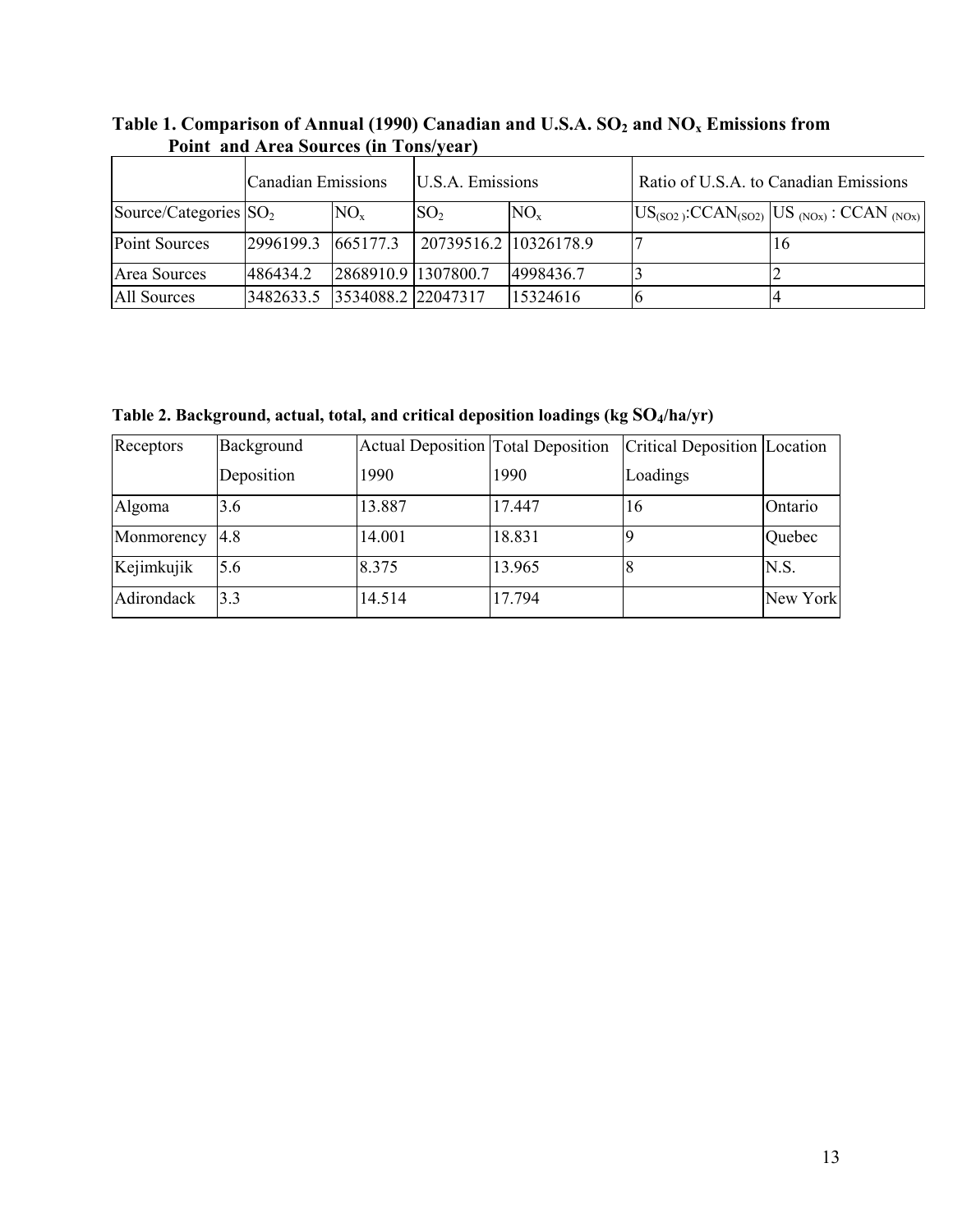| Receptor                                    |                             | Algoma                   |                    |         |                               |              |         |  |
|---------------------------------------------|-----------------------------|--------------------------|--------------------|---------|-------------------------------|--------------|---------|--|
| 10.0%<br>Excess percent of lakes with PH<=6 |                             |                          |                    |         |                               |              |         |  |
| Objective function<br>$10.8$ kg/ha/yr       |                             |                          |                    |         |                               |              |         |  |
| Background                                  |                             |                          | $3.6$ kg/ha/yr     |         |                               |              |         |  |
| <b>Region Name</b>                          | <b>Deposition Optimized</b> |                          |                    |         | Cost and Deposition Optimized |              |         |  |
|                                             | $SO2$ Emission Emission     |                          | % Emission         | Costdep | Emission                      | $%$ Emission | Cost    |  |
|                                             | Before (kT)                 | Reduction (kT) Reduction |                    | (US\$M) | Reduction (kt)                | Reduction    | (US\$M) |  |
| 11                                          | 12.00                       | 9.00                     | 75.00              | 14.99   | 0.16                          | 1.00         | 0.27    |  |
| $\overline{12}$                             | 10.00                       | 7.50                     | 75.00              | 25.10   | 5.93                          | 59.00        | 19.83   |  |
| 13                                          | 50.00                       | 37.50                    | 75.00              | 61.47   | 8.49                          | 17.00        | 13.92   |  |
| 14                                          | 688.00                      | 516.00                   | $\overline{7}5.00$ | 119.41  | 516.00                        | 75.00        | 119.41  |  |
| 15                                          | 216.00                      | 162.00                   | 75.00              | 123.53  | 162.00                        | 75.00        | 123.53  |  |
| 16                                          | 30.00                       | 0.00                     | 0.00               | 0.00    | 6.26                          | 21.00        | 1.30    |  |
| $\overline{17}$                             | 184.00                      | 0.00                     | 0.00               | 0.00    | 5.95                          | 3.00         | .00     |  |
| 18                                          | 162.00                      | 0.00                     | 0.00               | 0.00    | 121.35                        | 75.00        | 12.36   |  |
| 19                                          | 46.00                       | 0.00                     | 0.00               | 0.00    | 30.74                         | 67.00        | 2.54    |  |
| 20                                          | 176.00                      | 0.00                     | 0.00               | 0.00    | 0.00                          | 0.00         | $-0.36$ |  |
| 21                                          | 182.00                      | 0.00                     | 0.00               | 0.00    | 0.00                          | 0.00         | 1.37    |  |
| 22                                          | 72.00                       | 0.00                     | 0.00               | 0.00    | 0.17                          | 0.00         | 0.42    |  |
| 23                                          | 610.00                      | 0.00                     | 0.00               | 0.00    | 171.73                        | 28.00        | 30.04   |  |
| 24                                          | 110.00                      | 0.00                     | 0.00               | 0.00    | 2.72                          | 2.00         | 0.69    |  |
| Canada Total 3078.00                        |                             | 732.00                   |                    | 344.49  | 1167.63                       |              | 357.37  |  |
| 50                                          | 2318.00                     | 1738.50                  | 75.00              | 732.55  | 1262.71                       | 54.00        | 532.07  |  |
| 51                                          | 1124.00                     | 843.00                   | 75.00              | 486.87  | 706.09                        | 63.00        | 407.80  |  |
| 52                                          | 1274.00                     | 0.00                     | 0.00               | 0.00    | 393.74                        | 31.00        | 122.03  |  |
| 53                                          | 1658.00                     | 802.70                   | 48.40              | 410.58  | 712.69                        | 43.00        | 364.54  |  |
| 54                                          | 952.00                      | 0.00                     | 0.00               | 0.00    | 237.84                        | 25.00        | 149.97  |  |
| 55                                          | 454.00                      | 340.50                   | 75.00              | 891.08  | 233.17                        | 51.00        | 610.21  |  |
| 56                                          | 938.00                      | 0.00                     | 0.00               | 0.00    | 97.89                         | 10.00        | 37.93   |  |
| 57                                          | 796.00                      | 0.00                     | 0.00               | 0.00    | 453.52                        | 57.00        | 131.21  |  |
| 58                                          | 1024.00                     | 0.00                     | 0.00               | 0.00    | 259.78                        | 25.00        | 113.74  |  |
| 59                                          | 536.00                      | 0.00                     | 0.00               | 0.00    | 5.84                          | 1.00         | 1.17    |  |
| 60                                          | 688.00                      | 0.00                     | 0.00               | 0.00    | 217.10                        | 32.00        | 16.23   |  |
| 61                                          | 612.00                      | 459.00                   | 75.00              | 800.05  | 459.00                        | 75.00        | 800.05  |  |
| 62                                          | 124.00                      | 93.00                    | 75.00              | 177.04  | 63.29                         | 51.00        | 120.49  |  |
| 63                                          | 790.00                      | 0.00                     | 0.00               | 0.00    | 0.00                          | 0.00         | 0.00    |  |
| 64                                          | 744.00                      | 0.00                     | 0.00               | 0.00    | 147.29                        | 20.00        | 2.49    |  |
| 65                                          | 1088.00                     | 0.00                     | $\overline{0.00}$  | 0.00    | 349.50                        | 32.00        | 28.25   |  |
| 66                                          | 584.00                      | 0.00                     | 0.00               | 0.00    | 75.97                         | 13.00        | 1.99    |  |
| 67                                          | 710.00                      | 0.00                     | 0.00               | 0.00    | 44.92                         | 6.00         | 2.92    |  |
| 68                                          | 314.00                      | 0.00                     | 0.00               | 0.00    | 0.00                          | 0.00         | 4.21    |  |
| 69                                          | 70.00                       | 0.00                     | 0.00               | 0.00    | 0.54                          | 1.00         | 2.82    |  |
| 70                                          | 70.00                       | 0.00                     | 0.00               | 0.00    | 14.09                         | 20.00        | 2.52    |  |
| 71                                          | 470.00                      | 0.00                     | 0.00               | 0.00    | 34.72                         | 7.00         | 3.87    |  |
| 72                                          | 1698.00                     | 0.00                     | 0.00               | 0.00    | 34.81                         | 2.00         | $-1.37$ |  |
| 73                                          | 216.00                      | 0.00                     | 0.00               | 0.00    | 0.23                          | 0.00         | $-0.01$ |  |
| 74                                          | 658.00                      | 0.00                     | 0.00               |         | 0.00                          | 0.00         | 0.00    |  |
| <b>US</b> total                             | 19910.00                    | 4276.70                  |                    | 3498.17 | 5804.76                       |              | 3451.14 |  |
| <b>Grand Total</b>                          | 22988.00                    | 5008.70                  |                    | 3842.66 | 6972.38                       |              | 3808.52 |  |

## Table 3. Results of IAM for Algoma Receptor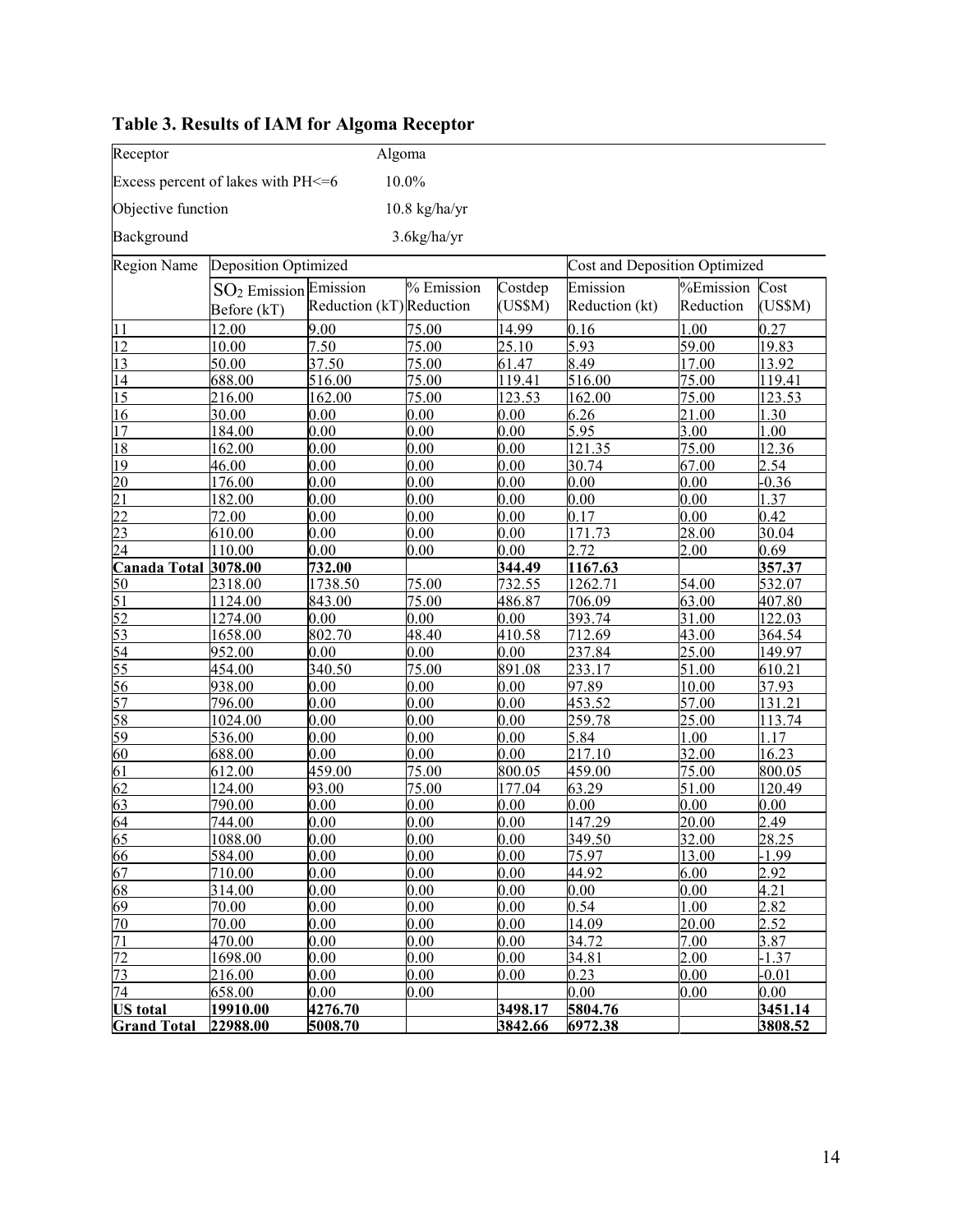| Receptor           | Monmorency                         |                |               |         |                                      |                          |          |  |
|--------------------|------------------------------------|----------------|---------------|---------|--------------------------------------|--------------------------|----------|--|
|                    | Excess percent of lakes with PH<=6 | 10.0%          |               |         |                                      |                          |          |  |
| Objective function |                                    |                | 11.9kg/ha/yr  |         |                                      |                          |          |  |
| Background         |                                    |                | 4.8kg/ha/yr   |         |                                      |                          |          |  |
| <b>Region Name</b> | Deposition Optimized               |                |               |         | <b>Cost and Deposition Optimized</b> |                          |          |  |
|                    | $SO2$ Emission                     | Emission       | Emission      | Costdep | Emission                             | $\overline{\%}$ Emission | Cost     |  |
|                    | Before (kT)                        | Reduction (kT) | Reduction (%) | (US\$M) | Reduction (kT)                       | Reduction                | (USSM)   |  |
| 10.00              | 530.00                             | 0.00           | 0.00          | 0.00    | 136.12                               | 26.00                    | 31.05    |  |
|                    | 12.00                              |                | 0.00          | 0.00    | 0.10                                 | .00                      | 0.13     |  |
| 11.00<br>12.00     | 10.00                              | 0.00<br>7.50   | 75.00         | 22.73   | 4.54                                 | 45.00                    | 13.75    |  |
| 13.00              | 50.00                              | 37.50          | 75.00         | 48.81   | 7.95                                 | 16.00                    | 10.35    |  |
| 14.00              | 688.00                             | 516.00         | 75.00         | 119.41  | 516.00                               | 75.00                    | 119.41   |  |
| 15.00              | 216.00                             | 162.00         | 75.00         | 123.53  | 162.00                               | 75.00                    | 123.53   |  |
| 16.00              | 30.00                              | 22.50          | 75.00         | 35.31   | 9.26                                 | 31.00                    | 14.53    |  |
| 17.00              | 184.00                             | 138.00         | 75.00         | 637.67  | 95.27                                | 52.00                    | 440.23   |  |
| 18.00              | 162.00                             | 121.50         | 75.00         | 12.44   | 121.50                               | 75.00                    | 12.44    |  |
| 19.00              | 46.00                              | 34.50          | 75.00         | 4.01    | 34.50                                | 75.00                    | 4.01     |  |
| 20.00              | 176.00                             | 132.00         | 75.00         | 177.97  | 131.72                               | 75.00                    | 177.58   |  |
| 21.00              | 182.00                             | 0.00           | 0.00          | 0.00    | 117.93                               | 65.00                    | 99.25    |  |
| 22.00              | 72.00                              | 0.00           | 0.00          | 0.00    | 3.01                                 | 4.00                     | 1.26     |  |
| 23.00              | 610.00                             | 0.00           | 0.00          | 0.00    | 96.86                                | 16.00                    | 11.94    |  |
| 24.00              | 110.00                             | 0.00           | 0.00          | 0.00    | 2.72                                 | 2.00                     | 0.69     |  |
| Canada total       | 3078.00                            | 1171.50        |               | 1181.88 | 1439.47                              |                          | 1060.17  |  |
| 50.00              | 2318.00                            | 562.90         | 24.30         | 257.57  | 1289.54                              | 56.00                    | 590.07   |  |
| 51.00              | 1124.00                            | 0.00           | 0.00          | 0.00    | 511.06                               | 45.00                    | 130.54   |  |
| 52.00              | 1274.00                            | 955.50         | 75.00         | 913.82  | 715.56                               | 56.00                    | 684.34   |  |
| 53.00              | 1658.00                            | 0.00           | 0.00          | 0.00    | 600.17                               | 36.00                    | 206.08   |  |
| 54.00              | 952.00                             | 0.00           | 0.00          | 0.00    | 153.49                               | 16.00                    | 68.69    |  |
| 55.00              | 454.00                             | 340.50         | 75.00         | 902.72  | 237.79                               | 52.00                    | 630.42   |  |
| 56.00              | 938.00                             | 0.00           | 0.00          | 0.00    | 45.99                                | 5.00                     | 12.89    |  |
| 57.00              | 796.00                             | 0.00           | 0.00          | 0.00    | 211.28                               | 27.00                    | 42.48    |  |
| 58.00              | 1024.00                            | 0.00           | 0.00          | 0.00    | 277.36                               | 27.00                    | 140.91   |  |
| 59.00              | 536.00                             | 402.00         | 75.00         | 647.14  | 225.60                               | 42.00                    | 363.17   |  |
| 60.00              | 688.00                             | 0.00           | 0.00          | 0.00    | 182.07                               | 26.00                    | 6.66     |  |
| 61.00              | 612.00                             | 0.00           | 0.00          | 0.00    | 228.40                               | 37.00                    | 121.53   |  |
| 62.00              | 124.00                             | 0.00           | 0.00          | 0.00    | 20.14                                | 16.00                    | 23.77    |  |
| 63.00              | 790.00                             | 0.00           | 0.00          | 0.00    | 38.58                                | 5.00                     | 25.10    |  |
| 64.00              | 744.00                             | 0.00           | 0.00          | 0.00    | 109.46                               | 15.00                    | 0.33     |  |
| 65.00              | 1088.00                            | 0.00           | 0.00          | 0.00    | 397.62                               | 37.00                    | 39.63    |  |
| 66.00              | 584.00                             | 0.00           | 0.00          | 0.00    | 144.40                               | 25.00                    | 40.11    |  |
| 67.00              | 710.00                             | 0.00           | 0.00          | 0.00    | 38.65                                | 5.00                     | 1.92     |  |
| 68.00              | 314.00                             | 235.50         | 75.00         | 319.94  | 64.29                                | 20.00                    | 87.34    |  |
| 69.00              | 70.00                              | 52.50          | 75.00         | 271.96  | 0.54                                 | 1.00                     | 2.82     |  |
| 70.00              | 70.00                              | 52.50          | 75.00         | 54.73   | 31.76                                | 45.00                    | 33.11    |  |
| 71.00              | 470.00                             | 0.00           | 0.00          | 0.00    | 36.09                                | 8.00                     | 4.19     |  |
| 72.00              | 1698.00                            | 0.00           | 0.00          | 0.00    | 27.63                                | 2.00                     | $-1.81$  |  |
| 73.00              | 216.00                             | 0.00           | 0.00          | 0.00    | 0.29                                 | 0.00                     | $-6.94$  |  |
| 74.00              | 658.00                             | 0.00           | 0.00          | 0.00    | 0.00                                 | 0.00                     | $0.00\,$ |  |
| <b>US</b> total    | 19910.00                           | 2601.40        |               | 3367.88 | 5587.76                              |                          | 3254.27  |  |
| <b>Grand</b> total | 22988.00                           | 3772.90        |               | 4549.77 | 7027.22                              |                          | 4314.44  |  |

## Table 4. Results of IAM for Monmorency Receptor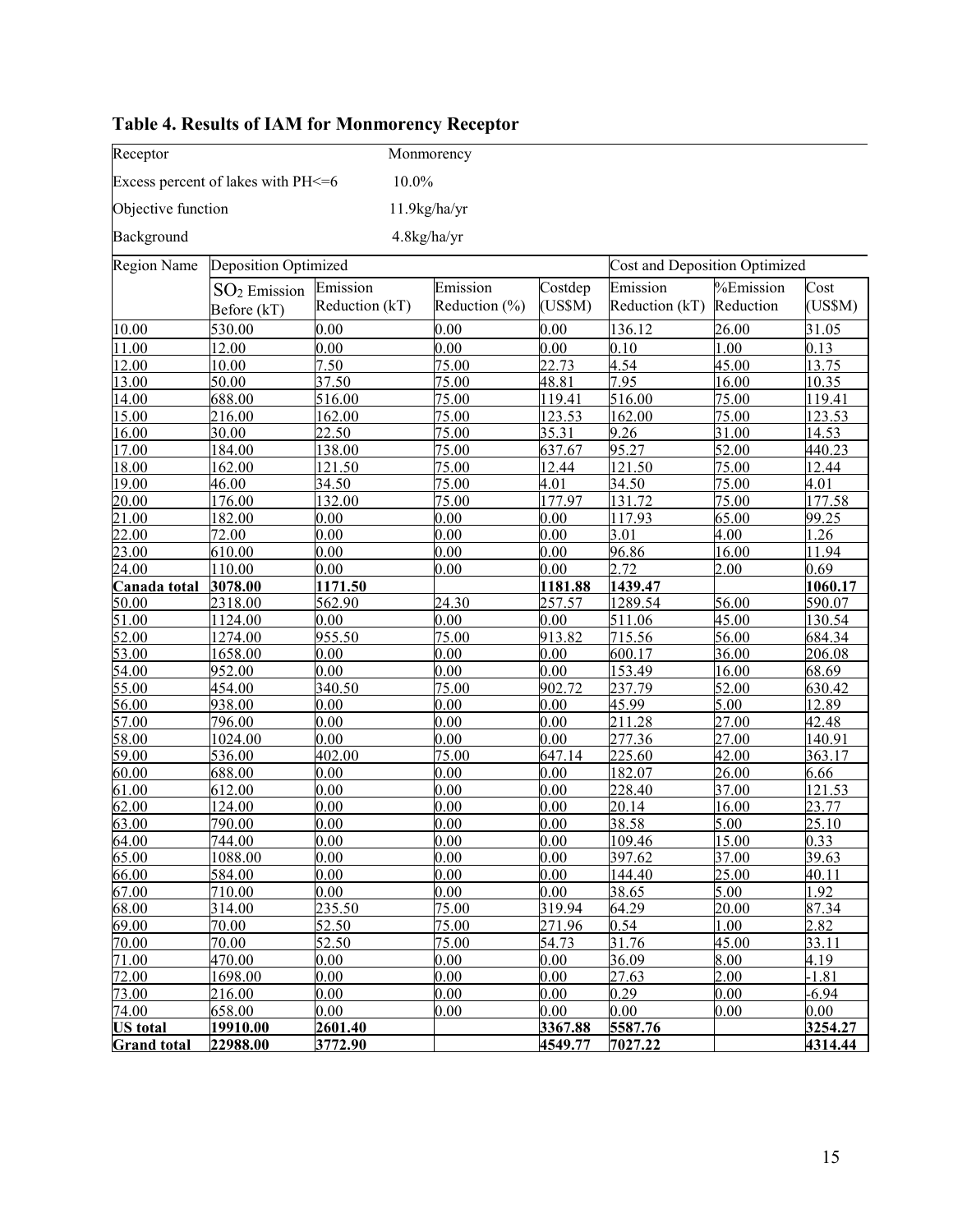| Receptor                         |                                    |                                         | Kejimkujik   |         |                                      |       |         |  |
|----------------------------------|------------------------------------|-----------------------------------------|--------------|---------|--------------------------------------|-------|---------|--|
|                                  | Excess percent of lakes with PH<=6 |                                         | 21.0         |         |                                      |       |         |  |
| Objective function               |                                    |                                         | 9.9 kg/ha/yr |         |                                      |       |         |  |
| background                       |                                    |                                         | 5.6 kg/ha/yr |         |                                      |       |         |  |
| Region Name Deposition Optimized |                                    |                                         |              |         | <b>Cost and Deposition Optimized</b> |       |         |  |
|                                  |                                    |                                         |              |         | % Emission Cost (US\$M)              |       |         |  |
|                                  | Total $SO2$                        | Emission                                | % Emission   | Costdep | Emission                             |       |         |  |
|                                  |                                    | Emissions (kt) Reduction (kt) Reduction |              | (US\$M) | Reduction (kt) Reduction             |       |         |  |
| 11.00                            | 12.00                              | 0.00                                    | 0.00         | 0.00    | 0.00                                 | 0.00  | 0.03    |  |
| 12.00                            | 10.00                              | 0.00                                    | 0.00         | 0.00    | 4.50                                 | 45.00 | 13.75   |  |
| 13.00                            | 50.00                              | 0.00                                    | 0.00         | 0.00    | 6.30                                 | 13.00 | 4.13    |  |
| 14.00                            | 688.00                             | 0.00                                    | 0.00         | 0.00    | 516.00                               | 75.00 | 119.41  |  |
| 15.00                            | 216.00                             | 162.00                                  | 75.00        | 123.53  | 162.00                               | 75.00 | 123.53  |  |
| 16.00                            | 30.00                              | 22.50                                   | 75.00        | 25.79   | 8.80                                 | 29.00 | 10.09   |  |
| 17.00                            | 184.00                             | 138.00                                  | 75.00        | 294.80  | 72.50                                | 39.00 | 154.88  |  |
| 18.00                            | 162.00                             | 121.50                                  | 75.00        | 12.44   | 121.50                               | 75.00 | 12.44   |  |
| 19.00                            | 46.00                              | 34.50                                   | 75.00        | 4.01    | 34.50                                | 75.00 | 4.01    |  |
| 20.00                            | 176.00                             | 132.00                                  | 75.00        | 178.19  | 132.00                               | 75.00 | 178.19  |  |
| 21.00                            | 182.00                             | 136.50                                  | 75.00        | 196.54  | 136.50                               | 75.00 | 196.54  |  |
| 22.00                            | 72.00                              | 0.00                                    | 0.00         | 0.00    | 7.00                                 | 10.00 | 3.41    |  |
| 23.00                            | 610.00                             | 0.00                                    | 0.00         | 0.00    | 41.20                                | 7.00  | 4.66    |  |
| 24.00                            | 110.00                             | 0.00                                    | 0.00         | 0.00    | 2.70                                 | 2.00  | 0.69    |  |
| Canada total 3078.00             |                                    | 747.00                                  |              | 835.29  | 1381.60                              |       | 856.82  |  |
| 50.00                            | 2318.00                            | 427.30                                  | 18.40        | 211.87  | 1315.50                              | 57.00 | 652.28  |  |
| 51.00                            | 1124.00                            | 0.00                                    | 0.00         | 0.00    | 582.90                               | 52.00 | 198.60  |  |
| 52.00                            | 1274.00                            | 955.50                                  | 75.00        | 1153.24 | 816.70                               | 64.00 | 985.72  |  |
| 53.00                            | 1658.00                            | 0.00                                    | 0.00         | 0.00    | 627.20                               | 38.00 | 236.33  |  |
| 54.00                            | 952.00                             | 0.00                                    | 0.00         | 0.00    | 221.00                               | 23.00 | 128.38  |  |
| 55.00                            | 454.00                             | 340.50                                  | 75.00        | 640.27  | 133.60                               | 29.00 | 251.22  |  |
| 56.00                            | 938.00                             | 0.00                                    | 0.00         | 0.00    | 127.00                               | 14.00 | 56.85   |  |
| 57.00                            | 796.00                             | 0.00                                    | 0.00         | 0.00    | 413.50                               | 52.00 | 113.58  |  |
| 58.00                            | 1024.00                            | 768.00                                  | 75.00        | 735.17  | 381.60                               | 37.00 | 365.29  |  |
| 59.00                            | 536.00                             | 402.00                                  | 75.00        | 619.48  | 221.50                               | 41.00 | 341.33  |  |
| 60.00                            | 688.00                             | 0.00                                    | 0.00         | 0.00    | 201.50                               | 29.00 | 9.63    |  |
| 61.00                            | 612.00                             | 0.00                                    | 0.00         | 0.00    | 227.50                               | 37.00 | 120.26  |  |
| 62.00                            | 124.00                             | 0.00                                    | 0.00         | 0.00    | 0.00                                 | 0.00  | 0.00    |  |
| 63.00                            | 790.00                             | 0.00                                    | 0.00         | 0.00    | 145.90                               | 18.00 | 161.39  |  |
| 64.00                            | 744.00                             | 0.00                                    | 0.00         | 0.00    | 128.40                               | 17.00 | 0.97    |  |
| 65.00                            | 1088.00                            | 0.00                                    | 0.00         | 0.00    | 453.40                               | 42.00 | 84.46   |  |
| 66.00                            | 584.00                             | 438.00                                  | 75.00        | 704.56  | 294.80                               | 50.00 | 474.21  |  |
| 67.00                            | 710.00                             | 0.00                                    | 0.00         | 0.00    | 35.80                                | 5.00  | 1.70    |  |
| 68.00                            | 314.00                             | 235.50                                  | 75.00        | 655.00  | 85.50                                | 27.00 | 237.80  |  |
| 69.00                            | 70.00                              | 52.50                                   | 75.00        | 295.40  | 0.70                                 | 1.00  | 3.94    |  |
| 70.00                            | 70.00                              | 52.50                                   | 75.00        | 54.66   | 31.80                                | 45.00 | 33.11   |  |
| 71.00                            | 470.00                             | 0.00                                    | 0.00         | 0.00    | 37.10                                | 8.00  | 4.44    |  |
| 72.00                            | 1698.00                            | 0.00                                    | 0.00         | 0.00    | 24.20                                | 1.00  | $-1.89$ |  |
| 73.00                            | 216.00                             | 0.00                                    | 0.00         | 0.00    | 0.20                                 | 0.00  | $-0.01$ |  |
| 74.00                            | 658.00                             | 0.00                                    | $0.00\,$     | 0.00    | 0.00                                 | 0.00  | 0.00    |  |
| <b>US Total</b>                  | 19910.00                           | 3671.80                                 |              | 5069.67 | 6507.30                              |       | 4459.59 |  |
| <b>Grand total</b>               | 22988.00                           | 4418.80                                 |              | 5904.97 | 7888.90                              |       | 5316.41 |  |

## Table 5. Results of IAM for Kejimkujik Receptor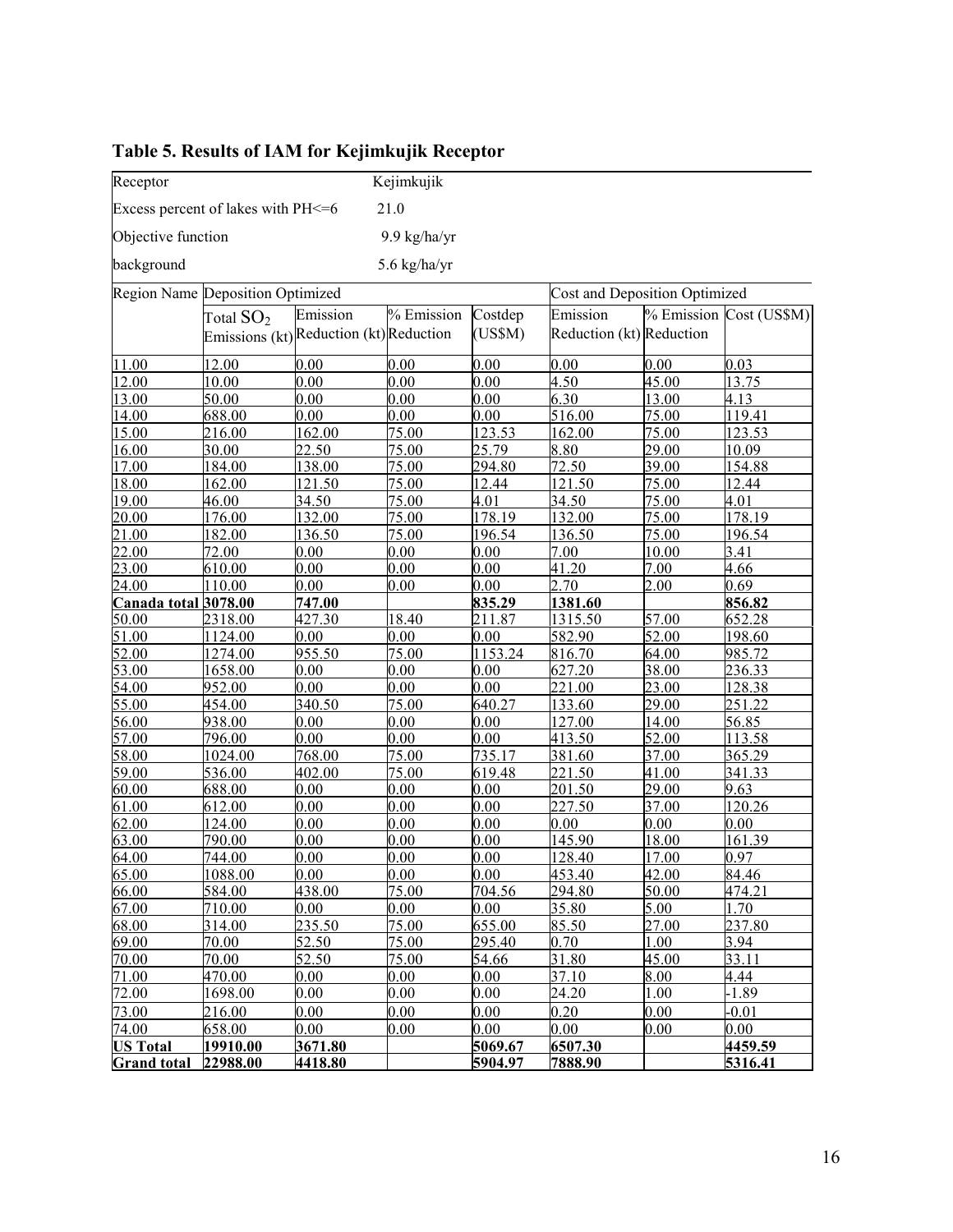| Adirondack<br>Receptor                      |                                  |                |              |              |                                      |                |                      |  |
|---------------------------------------------|----------------------------------|----------------|--------------|--------------|--------------------------------------|----------------|----------------------|--|
| 15.0%<br>Excess percent of lakes with PH<=6 |                                  |                |              |              |                                      |                |                      |  |
| Objective function<br>9.3 kg/ha/yr          |                                  |                |              |              |                                      |                |                      |  |
| Background<br>$3.3$ kg/ha/yr                |                                  |                |              |              |                                      |                |                      |  |
|                                             | Region Name Deposition Optimized |                |              |              | <b>Cost and Deposition Optimized</b> |                |                      |  |
|                                             | Total $\text{SO}_2$              | Emission       | % Emission   | Costdep      | Emission                             | % Emission     | Cost (US\$M)         |  |
|                                             | Emissions (kt)                   | Reduction (kt) | Reduction    | (US\$M)      | Reduction                            | Reduction      |                      |  |
| 10.00                                       | 530.00                           | 0.00           | 0.00         | 0.00         | 136.10                               | 26.00          | 31.05                |  |
| 11.00                                       | 12.00                            | 0.00           | 0.00         | 0.00         | 0.40                                 | 3.00           | 0.94                 |  |
| 12.00                                       | 10.00                            | 0.00           | 0.00         | 0.00         | 7.50                                 | 75.00          | 27.75                |  |
| 13.00                                       | 50.00                            | 37.50          | 75.00        | 55.38        | 8.20                                 | 16.00          | 12.11                |  |
| 14.00                                       | 688.00                           | 516.00         | 75.00        | 119.41       | 516.00                               | 75.00          | 119.41               |  |
| 15.00                                       | 216.00                           | 162.00         | 75.00        | 123.53       | 162.00                               | 75.00          | $\overline{1}$ 23.53 |  |
| 16.00                                       | 30.00                            | 22.50          | 75.00        | 57.87        | 10.00                                | 33.00          | 25.72                |  |
| 17.00                                       | 184.00                           | 0.00           | 0.00         | 0.00         | 72.20                                | 39.00          | 153.72               |  |
| 18.00                                       | 162.00                           | 0.00           | 0.00         | 0.00         | 121.50                               | 75.00          | 12.44                |  |
| 19.00                                       | 46.00                            | 0.00           | 0.00         | 0.00         | 34.50                                | 75.00          | 4.00                 |  |
| 20.00                                       | 176.00                           | 0.00           | 0.00         | 0.00         | 132.00                               | 75.00          | 178.19               |  |
| 21.00                                       | 182.00                           | 0.00           | 0.00         | 0.00         | 29.10                                | 16.00          | 8.58                 |  |
| 22.00                                       | 72.00                            | 0.00           | 0.00         | 0.00         | 7.70                                 | 11.00          | 3.93                 |  |
| 23.00                                       | 610.00                           | 0.00           | 0.00         | 0.00         | 172.30                               | 28.00          | 30.22                |  |
| 24.00                                       | 110.00                           | 0.00           | 0.00         | 0.00         | 3.10                                 | 3.00           | 0.76                 |  |
| Canada total 3078.00                        |                                  | 738.00         |              | 356.19       | 1412.60                              |                | 732.36               |  |
| 50.00                                       | 2318.00                          | 1738.50        | 75.00        | 2042.72      | 1588.00                              | 69.00          | 1865.88              |  |
| 51.00                                       | 1124.00                          | 0.00           | 0.00         | 0.00         | 774.50                               | 69.00          | 608.15               |  |
| 52.00                                       | 1274.00                          | 955.50         | 75.00        | 1153.27      | 816.70                               | 64.00          | 985.74               |  |
| 53.00                                       | 1658.00                          | 484.70         | 29.20        | 625.20       | 952.30                               | 57.00          | 1228.35              |  |
| 54.00                                       | 952.00                           | 0.00           | 0.00         | 0.00         | 336.40                               | 35.00          | 373.32               |  |
| 55.00                                       | 454.00                           | 340.50         | 75.00        | 1108.27      | 288.00                               | 63.00          | 937.39               |  |
| 56.00                                       | 938.00                           | 0.00           | 0.00         | 0.00         | 249.20                               | 27.00          | 185.96               |  |
| 57.00                                       | 796.00                           | 0.00           | 0.00         | 0.00         | 537.00                               | 67.00          | 245.79               |  |
| 58.00                                       | 1024.00                          | 768.00         | 75.00        | 1232.85      | 521.80                               | 51.00          | 837.63               |  |
| 59.00                                       | 536.00                           | 402.00         | 75.00        | 818.26       | 249.50                               | 47.00          | 507.85               |  |
| 60.00                                       | 688.00                           | 0.00           | 0.00         | 0.00         | 227.40                               | 33.00          | 22.66                |  |
| 61.00                                       | 612.00                           | 0.00           | 0.00         | 0.00         | 458.70                               | 75.00          | 798.57               |  |
| 62.00                                       | 124.00                           | 0.00           | 0.00         | 0.00         | 66.60                                | 54.00          | 134.17               |  |
| 63.00                                       | 790.00                           | 0.00           | 0.00         | 0.00         | 453.70                               | 57.00<br>20.00 | 1095.75<br>3.04      |  |
| 64.00<br>65.00                              | 744.00<br>1088.00                | 0.00<br>0.00   | 0.00<br>0.00 | 0.00<br>0.00 | 151.70<br>442.40                     | 41.00          | 71.70                |  |
| 66.00                                       | 584.00                           | 438.00         | 75.00        | 704.75       | 294.90                               | 50.00          | 474.50               |  |
| 67.00                                       | 710.00                           | 0.00           | 0.00         | 0.00         | 66.00                                | 9.00           | 11.58                |  |
| 68.00                                       | 314.00                           | 235.50         | 75.00        | 537.68       | 79.90                                | 25.00          | 182.42               |  |
| 69.00                                       | 70.00                            | 0.00           | 0.00         | 0.00         | 0.50                                 | 1.00           | 2.82                 |  |
| 70.00                                       | 70.00                            | 52.50          | 75.00        | 54.66        | 31.80                                | 45.00          | 33.11                |  |
| 71.00                                       | 470.00                           | 0.00           | 0.00         | 0.00         | $\overline{57.30}$                   | 12.00          | 14.59                |  |
| 72.00                                       | 1698.00                          | 0.00           | 0.00         | 0.00         | 48.90                                | 3.00           | 0.58                 |  |
| 73.00                                       | 216.00                           | 0.00           | 0.00         | 0.00         | 0.50                                 | 0.00           | 0.00                 |  |
| 74.00                                       | 658.00                           | 0.00           | 0.00         |              | 0.00                                 | 0.00           | 0.00                 |  |
| <b>US</b> total                             | 19910.00                         | 5415.20        |              | 8277.66      | 8693.70                              |                | 10621.56             |  |
| <b>Grand</b> total                          | 22988.00                         | 6153.20        |              | 8633.85      | 10106.30                             |                | 11353.92             |  |

## Table 6. Results of IAM for Adirondack Receptor

Fig.1. Map of Forty Emission Regions Used for Acid Rain Assessment